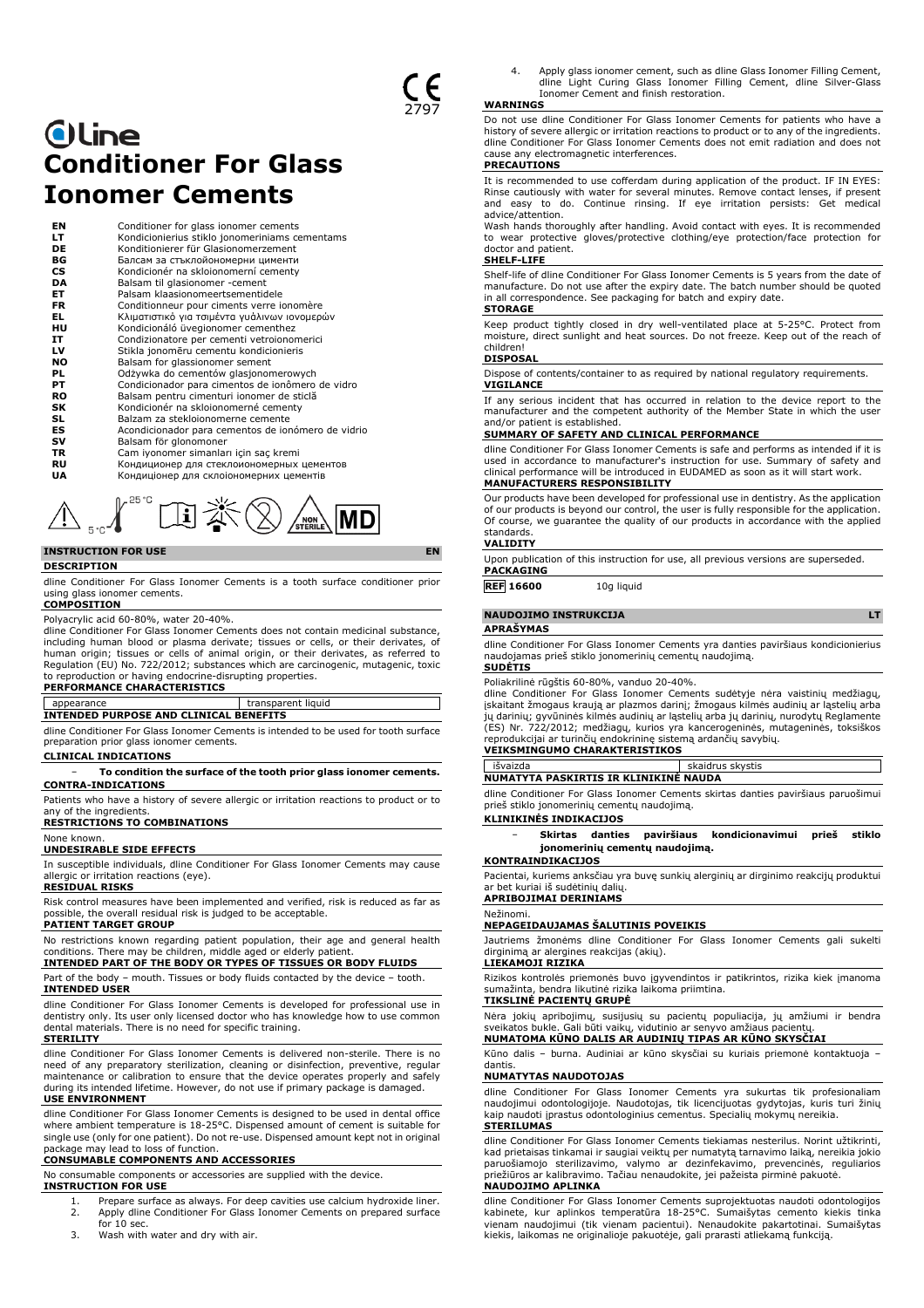#### **SUNAUDOJAMIEJI KOMPONENTAI IR AKSESUARAI**

Su priemone sunaudojamieji komponentai ir priedai netiekiami. **NAUDOJIMO INSTRUKCIJA**

- 1. Paruoškite paviršių kaip įprasta. Giliose ertmėse naudokite kalcio
- hidroksido pamušalą. 2. Padenkite paruoštą paviršių dline Conditioner For Glass Ionomer Cements ir palaikykite 10 sekundžių.
- 3. Nuplaukite vandeniu ir nudžiovinkite oru.
- 4. Naudokite stiklo jonomerinį cementą, tokį kaip dline Glass Ionomer Filling Cement, dline Light Curing Glass Ionomer Filling Cement, dline Silver-Glass Ionomer Cement ir baikite restauraciją.

## **ĮSPĖJIMAI**

Nenaudokite dline Conditioner For Glass Ionomer Cements pacientams, kuriems anksčiau yra buvę sunkių alerginių ar dirginimo reakcijų produktui ar bet kuriai iš sudėtinių dalių. dline Conditioner For Glass Ionomer Cements neskleidžia radiacijos ir nesukelia jokių elektromagnetinių trukdžių.

### **ATSARGUMO PRIEMONĖS**

Produkto aplikavimo metu rekomenduojama naudoti koferdamą. PATEKUS Į AKIS: Kelias minutes atsargiai plauti vandeniu. Išimti kontaktinius lęšius, jeigu jie yra ir jeigu lengvai galima tai padaryti. Toliau plauti akis. Kaip galima greičiau kreiptis į gydytoją.

Po naudojimo kruopščiai nusiplauti rankas. Vengti patekimo į akis. Rekomenduojame mūvėti apsaugines pirštines, dėvėti apsauginius drabužius, naudoti akių (veido) apsaugos priemones gydytojui ir pacientui.

#### **GALIOJIMO LAIKAS**

dline Conditioner For Glass Ionomer Cements galiojimo laikas yra 5 metai nuo pagaminimo datos. Nenaudoti produkto pasibaigus jo galiojimo terminui. Partijos numeris turėtų būti nurodytas visoje korespondencijoje. Galiojimo terminą, partijos numeį žr. ant pakuotės.

#### **LAIKYMAS**

Laikyti produktą sandariai uždarytą, sausoje, gerai vėdinamoje vietoje esant 5-25°C temperatūrai. Saugoti nuo drėgmės, tiesioginių saulės spindulių, uždegimo šaltinių. Produkto neužšaldyti. Laikyti vaikams nepasiekiamoje vietoje!

### **ŠALINIMAS**

Turinį/talpyklą išpilti (išmesti) pagal nacionalinius reikalavimus.

### **BUDRUMAS**

Jei įvyko kokių nors rimtų incidentų, susijusių su priemone, praneškite gamintojui ir tos valstybės narės, kurioje naudotojas ir (arba) pacientas yra įsisteigęs / įsikūręs, kompetentingai institucijai.

### **SAUGOS IR KLINIKINIO VEIKSMINGUMO SANTRAUKA**

dline Conditioner For Glass Ionomer Cements yra saugus ir veikia taip, kaip numatyta jei yra naudojamas pagal gamintojo naudojimo instrukciją. Saugos ir klinikinio veiksmingumo atasakitą bus galima rasti EUDAMED duomenų bazėje kai tik ji pradės

# veikti. **GAMINTOJO ATSAKOMYBĖ**

Mūsų produktai sukurti profesionaliam naudojimui. Mes negalime kontroliuoti kaip mūsų produktai naudojami, todėl už tinkamą jų panaudojimą atsako vartotojas. Žinoma, mes užtikriname, produktų kokybės atitiktį galiojantiems standartams. **GALIOJIMAS**

Paskelbus naują instrukcijos versiją, prieš tai buvusios versijos nebegalioja.

**PAKUOTĖ**

**REF 16600** 10g skystis

### **ANTEITUNG ZUR VERWENDUNG DE**

**BESCHREIBUNG**

dline Conditioner For Glass Ionomer Cements ist ein Konditionierer für die Zahnoberfläche vor der Verwendung von Glasionomerzementen. **ZUSAMMENSETZUNG**

#### Polyacrylsäure 60-80%, Wasser 20-40%.

dline Conditioner For Glass Ionomer Cements enthält keine medizinische Substanz, einschließlich Derivate aus menschlichem Blut oder Plasma; Gewebe oder Zellen oder deren Derivate menschlichen Ursprungs; Gewebe oder Zellen tierischen Ursprungs oder deren Derivate gemäß der Verordnung (EU) Nr. 722/2012; Stoffe, die krebserregend, erbgutverändernd, fortpflanzungsgefährdend oder mit endokrinen Eigenschaften behaftet sind.

## **LEISTUNGSMERKMALE**

| Aussehen          | transparente Flüssigkeit                                    |
|-------------------|-------------------------------------------------------------|
|                   | VERWENDUNGSZWECK UND KLINISCHER NUTZEN Verwendungszweck und |
| klinischer Nutzen |                                                             |

dline Conditioner For Glass Ionomer Cements ist für die Vorbereitung der

Zahnoberfläche vor Glasionomerzementen vorgesehen.

## **KLINISCHE INDIKATIONEN**

| $\overline{\phantom{a}}$ | Zur | Konditionierung     | der | Zahnoberfläche | bisheriger |
|--------------------------|-----|---------------------|-----|----------------|------------|
|                          |     | Glasionomerzemente. |     |                |            |

### **KONTRAINDIKATIONEN**

Patienten, die in der Vergangenheit schwerwiegende allergische Reaktionen oder Irritationen auf das Produkt oder einen der Inhaltsstoffe gezeigt haben. **BESCHRÄNKUNGEN FÜR KOMBINATIONEN**

## Keine bekannt.

#### **UNERWÜNSCHTE NEBENEFFEKTE**

Bei empfindlichen Personen kann dline Conditioner For Glass Ionomer Cements allergische oder reizende Reaktionen hervorrufen (Auge).

#### **VERBLEIBENDE RISIKEN**

Risikokontrollmaßnahmen wurden implementiert und verifiziert, das Risiko ist so weit wie möglich reduziert, das Gesamtrestrisiko wird als akzeptabel beurteilt. **PATIENTEN-ZIELGRUPPE**

Keine Einschränkungen hinsichtlich der Patientenpopulation, ihres Alters und ihres allgemeinen Gesundheitszustands bekannt. Es können Kinder, Patienten mittleren Alters oder ältere Menschen sein.

| <b>VORGESEHENE</b>         | <b>KÖRPERTEILE</b> | <b>ODER</b> | <b>GEWEBETYPEN</b> | VON |
|----------------------------|--------------------|-------------|--------------------|-----|
| <b>KÖRPERFLÜSSIGKEITEN</b> |                    |             |                    |     |
|                            |                    |             |                    |     |

Teil des Körpers - Mund. Gewebe oder Körperflüssigkeiten, die mit dem Gerät in Berührung kommen - Zahn.

**BEABSICHTIGTER BENUTZER**

dline Conditioner For Glass Ionomer Cements ist nur für den professionellen Einsatz in der Zahnmedizin entwickelt worden. Der Anwender ist nur ein lizenzierter Arzt, der weiß, wie man gängige Zemente. Es besteht keine Notwendigkeit für eine spezielle Schulung.

#### **STERILITÄT**

dline Conditioner For Glass Ionomer Cements wird unsteril geliefert. Es ist keine vorbereitende Sterilisation, Reinigung oder Desinfektion, keine vorbeugende,<br>regelmäßige Wartung oder Kalibrierung erforderlich, um sicherzustellen, dass das<br>Gerät während seiner vorgesehenen Lebensdauer ordnungsgemäß und funktioniert. Verwenden Sie es jedoch nicht, wenn die Primärverpackung beschädigt ist.

#### **UMGEBUNG VERWENDEN**

dline Conditioner For Glass Ionomer Cements ist für die Verwendung in der Zahnarztpraxis bei einer Umgebungstemperatur von 18-25 °C vorgesehen. Die abgegebene Menge an Zement ist für den einmaligen Gebrauch geeignet (nur für<br>einen Patienten). Nicht wiederverwenden. Nicht in der Originalverpackung<br>aufbewahrte Dosiermenge kann zu Funktionsverlusten führen. **VERBRAUCHSKOMPONENTEN UND ZUBEHÖR**

Mit dem Gerät werden keine verbrauchbaren Komponenten und kein Zubehör mitgeliefert.

#### **ANTEITUNG ZUR VERWENDUNG**

- 1. Bereiten Sie die Oberfläche wie immer vor. Bei tiefen Kavernen verwenden Sie Calciumhydroxid-Liner.
- 2. Tragen Sie dline Conditioner For Glass Ionomer Cements 10 Sekunden<br>1 lang auf die vorbereitete Oberfläche auf.<br>3. Waschen Sie mit Wasser und trocknen Sie mit Luft.
- 
- 4. Applizieren Sie Glasionomerzement, wie z. B. dline Glass Ionomer Filling Cement, dline Light Curing Glass Ionomer Filling Cement, dline Silver-Glass Ionomer Cement und stellen Sie die Restauration fertig.

#### **WARNUNGEN**

Verwenden Sie dline Conditioner For Glass Ionomer Cements nicht bei Patienten, bei denen es in der Vergangenheit zu schweren allergischen Reaktionen oder Reizungen auf das Produkt oder einen der Inhaltsstoffe gekommen ist. dline Conditioner For Glass Ionomer Cements sendet keine Strahlung aus und verursacht keine elektromagnetischen Störungen.

#### **VORSICHTSMAßNAHMEN**

Es wird empfohlen, während der Anwendung des Produkts einen Kofferdamm zu verwenden. WENN IM AUGE: Spülen Sie einige Minuten lang vorsichtig mit Wasser. Entfernen Sie die Kontaktlinsen, falls vorhanden und leicht zu bewerkstelligen. Spülen Sie weiter. Wenn die Augenreizung anhält: Ärztlichen Rat einholen/ärztliche Hilfe in Anspruch nehmen. Waschen Sie sich nach der Handhabung gründlich die Hände. Vermeiden Sie den Kontakt mit den Augen. Es wird empfohlen, Schutzhandschuhe /Schutzkleidung/ Augenschutz /Gesichtsschutz für Arzt und Patient zu tragen.

## **HALTBARKEITSDAUER**

Die Lagerfähigkeit des Produkts beträgt 5 Jahre ab dem Herstellungsdatum. Verwenden Sie es nicht nach Ablauf des Verfallsdatums. Die Chargennummer sollte in jeder Korrespondenz angegeben werden. Siehe Verpackung für Charge und Verfallsdatum.

#### **LAGERUNG**

Bewahren Sie das Produkt dicht verschlossen an einem trockenen, gut belüfteten Ort bei 5-25°C auf. Schützen Sie das Produkt vor feuchtigkeit, direkter Sonneneinstrahlung und Wärmequellen. Nicht einfrieren. Außerhalb der Reichweite von Kindern aufbewahren!

#### **ENTSORGUNG**

Entsorgen Sie den Inhalt/Behälter gemäß den nationalen behördlichen Vorschriften. **WACHSAMKEIT**

Wenn ein schwerwiegender Zwischenfall im Zusammenhang mit dem Produkt aufgetreten ist, melden Sie dies dem Hersteller und der zuständigen Behörde des mitgliedstaats, in dem der Literature und/oder Patient niedergelassen **ZUSAMMENFASSUNG DER SICHERHEIT UND KLINISCHEN LEISTUNG**

dline Conditioner For Glass Ionomer Cements ist sicher und verhält sich wie vorgesehen, wenn es gemäß der Gebrauchsanweisung des Herstellers verwendet<br>wird. Die Zusammenfassung der Sicherheit und der klinischen Leistung wird in<br>EUDAMED eingeführt, sobald es seine Arbeit aufnimmt.

## **VERANTWORTUNG DES HERSTELLERS**

Unsere Produkte sind für den professionellen Einsatz in der Zahnmedizin entwickelt worden. Da die Anwendung unserer Produkte außerhalb unserer Kontrolle liegt, ist der Anwender für die Anwendung voll verantwortlich. Selbstverständlich garantieren wir die Qualität unserer Produkte gemäß den angewandten Normen. **GÜLTIGKEIT**

Mit Erscheinen dieser Gebrauchsanweisung werden alle vorherigen Versionen ungültig.

## **VERPACKUNG**

**REF 16600** 10g Flüssigkeit

**ИНСТРУКЦИЯ ЗА УПОТРЕБА BG**

#### **ОПИСАНИЕ**

dline Conditioner For Glass Ionomer Cements е балсам за повърхност на зъбите преди употреба на стъклойономерни цименти.

## **СЪСТАВ**

Полиакрилова киселина 60-80%, вода 20-40%.

dline Conditioner For Glass Ionomer Cements не съдържа лекарствено вещество, включително производни на човешка кръв или плазма; тъкани или клетки, или техни производни от човешки произход; тъкани или клетки от животински произход или техни производни, както е посочено в Регламент (ЕС) № 722/2012; вещества, които са канцерогенни, мутагенни, токсични за възпроизводство или са с разрушаващи ендокринната система свойства. **ХАРАКТЕРИСТИКИ НА РАБОТА**

прозрачна течност **ПРЕДНАЗНАЧЕНИЕ И КЛИНИЧНИ ПОЛЗИ**

dline Conditioner For Glass Ionomer Cements е предназначен да се използва за подготовка на повърхността на зъбите преди стъклойономерни цименти.

## **КЛИНИЧНИ ПОКАЗАНИЯ**

− **За кондициониране на повърхността на зъба преди стъклойономерни цименти.**

**ПРОТИВОПОКАЗАНИЯ**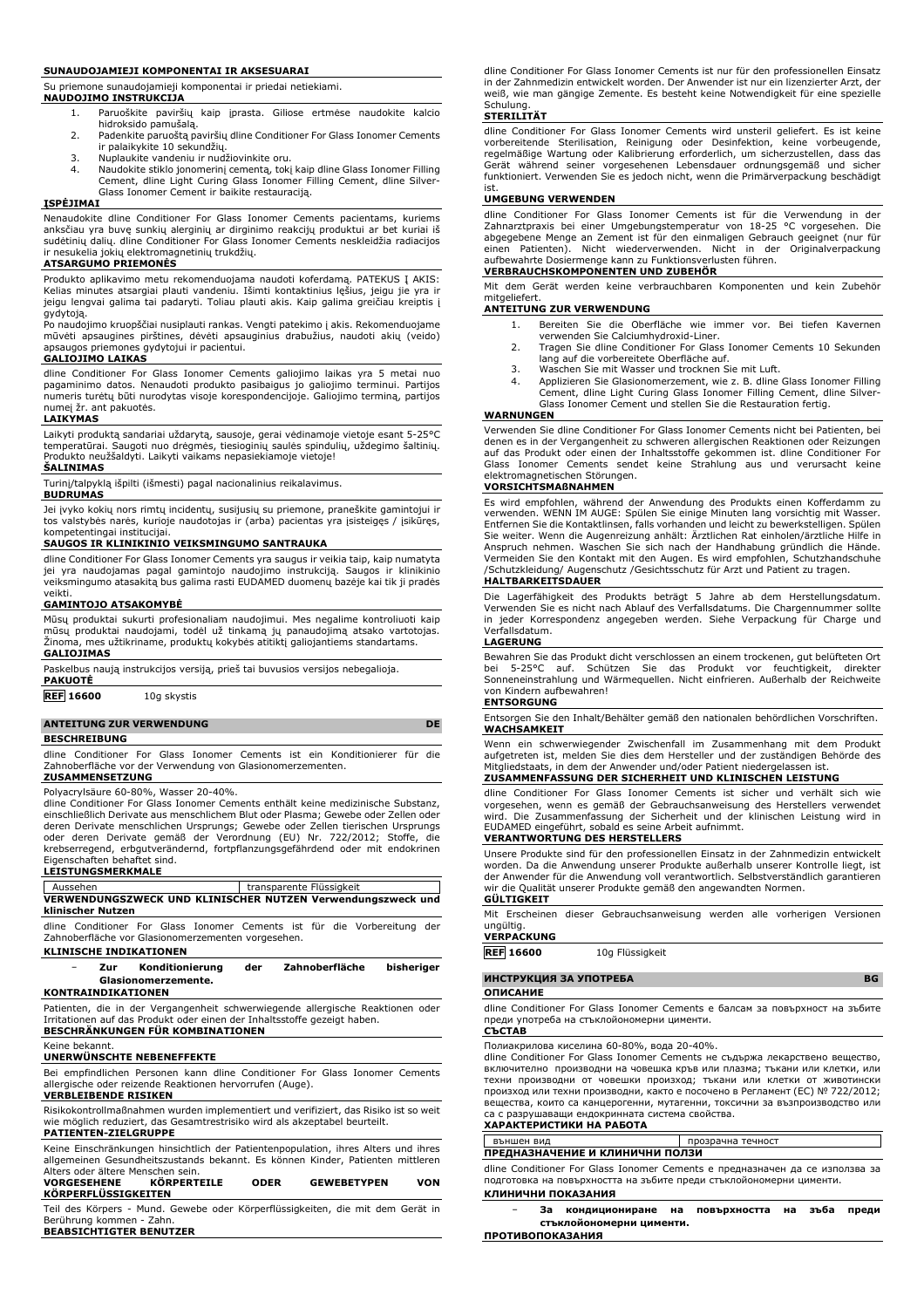Пациенти, които имат история на тежки алергични или възпалителни реакции към продукта или към някоя от съставките му.

#### **ОГРАНИЧЕНИЯ ЗА КОМБИНАЦИИ** Не е известно.

**НЕЖЕЛАНИ СТРАНИЧНИ ЕФЕКТИ**

При чувствителни лица продуктът може да причини алергични или възпалителни реакции (очите).

#### **ОСТАТЪЧНИ РИСКОВЕ**

Мерките за контрол на риска са приложени и проверени, рискът е намален, колкото е възможно, цялостният остатъчен риск се счита за допустим. **ЦЕЛЕВА ГРУПА НА ПАЦИЕНТИТЕ**

Не са известни ограничения по отношение на нациалността на пациентите, тяхната възраст и общо здравословно състояние. Те могат да са деца, пациенти на средна възраст или пациенти на възраст.

## **ПРЕДВИДЕНА ЧАСТ НА ТЯЛОТО ИЛИ ВИДОВЕ ТЪКАНИ ИЛИ ТЕЛЕСНИ ТЕЧНОСТИ**

Част от тялото - уста. Тъкани или телесни течности, влизащи в контакт с устройството - зъб.

### **ЦЕЛЕВИ ПОТРЕБИТЕЛ**

dline Conditioner For Glass Ionomer Cements е разработен единствено за професионална употреба в стоматологията. Неговият потребител е лицензиран лекар, който има знания как да използва обичайни стоматологични цименти. Няма нужда от специално обучение

#### **СТЕРИЛИТЕТ**

Продуктът се доставя нестерилен. Няма нужда от предварителна стерилизация, почистване или дезинфекция, а от превантивна, редовна поддръжка или калибриране, за да се гарантира, че устройството работи правилно и безопасно през определения му живот. Не използвайте , ако първичната опаковка е повредена.

#### **СРЕДА НА ИЗПОЛЗВАНЕ**

Продуктът е предназначен за използване в стоматологичен кабинет, където температурата на околната среда е 18-25 ° C. Разпределеното количество цимент е подходящо за еднократна употреба (само за един пациент). Не използвайте повторно. Излишното количество, съхранявано в оригинална опаковка, може да доведе до загуба на функцията му.

## **КОНСУМАТИВИ И АКСЕСОАРИ**

С устройството не се доставят консумативи и аксесоари.

#### **ИНСТРУКЦИЯ ЗА УПОТРЕБА**

- 1. Подгответе повърхността както винаги. За дълбоки кухини използвайте калциев хидроксид. 2. Нанесете dline Conditioner For Glass Ionomer Cements върху
- подготвената повърхност за 10 секунди.
- 3. Измийте с вода и подсушете с въздух.
- 4. Сложете стъкленойономерен цимент, като dline Glass Ionomer Filling Cement, dline Light Curing Glass Ionomer Filling Cement, dline Silver-Glass Ionomer Cement и завършете възстановяването.

#### **ПРЕДУПРЕЖДЕНИЯ**

Не използвайте продукта за пациенти, които имат история с тежки алергични или възпалителни реакции към продукта или към някоя от съставките на продукта. dline Conditioner For Glass Ionomer Cements не излъчва радиация и не води до електромагнитни смущения.

#### **ПРЕДПАЗНИ МЕРКИ**

Препоръчва се използването на кофердам пи нанасянето на продукта. ПРИ ПОПАДАНЕ В ОЧИТЕ: Изплакнете внимателно с вода в продължение на няколко минути. Махнете си контактните лещи, ако имате такива и е лесно да го<br>направите. Продължете да изплаквате. Ако раздразнението на очите Продължете да изплаквате. Ако раздразнението на очите

продължава: Потърсете медицински съвет / помощ. Измийте добре ръцете след работа. Избягвайте контакт с очите. Препоръчано носенето на защитни ръкавици / защитно облекло / предпазни средства за очи / защита на лицето за лекаря и пациента.

## **СРОК НА ГОДНОСТ**

Срок на годност на продукта е 5 години от датата на производство. Не използвайте след срока на годност. Партидният номер трябва да бъде цитиран при всяка кореспонденция. Погледнете опаковката за партиден номер и срок на годност.

### **СЪХРАНЕНИЕ**

Съхранявайте продукта добре затворен на сухо и добре проветриво място при 5- 25 ° C. Дръжте далеч от влага, пряка слънчева светлина и източници на топлина. Не замразявайте. Да се пази от деца!!

## **ИЗХВЪРЛЯНЕ**

Изхвърлете съдържанието / контейнера според националните нормативни изисквания.

#### **БДИТЕЛНОСТ**

Ако възникне сериозен инцидент във връзка с устройството, съобщете това на производителя и на компетентния орган на държавата-членка, в която се намира потребителят и / или пациентът.

## **РЕЗЮМЕ НА БЕЗОПАСНОСТТА И КЛИНИЧНИТЕ РЕЗУЛТАТИ**

dline Conditioner For Glass Ionomer Cements е безопасен и работи по предназначение, ако се използва в съответствие с инструкциите за употреба на производителя. Резюме на безопасността и клиничните показатели ще бъде представено в EUDAMED в момента, щом започне работа.

## **ОТГОВОРНОСТ НА ПРОИЗВОДИТЕЛИТЕ**

Продуктите ни са разработени за професионална употреба в стоматологията. Понеже приложението на нашите продукти е извън наш контрол, потребителят носи пълна отговорност за приложението на продукта. Разбира се, ние гарантираме за качеството на продуктите си в съответствие с приложимите

# стандарти. **ВАЛИДНОСТ**

След публикуването на тази инструкция за употреба всички предишни версии се отменят.

## **ОПАКОВКА**

**REF 16600** 10g течност

**NÁVOD K POUŽITÍ CS POPIS**

dline Conditioner For Glass Ionomer Cements je kondicionér povrchu zubů před použitím skloionomerních cementů. **SLOŽENÍ**

### Kyselina polyakrylová 60-80 %, voda 20-40 %.

dline Conditioner For Glass Ionomer Cements neobsahuje léčivé látky, včetně derivátů lidské krve nebo plazmy; tkáně nebo buňky nebo jejich deriváty lidského původu; tkáně nebo buňky živočišného původu nebo jejich deriváty podle Nařízení<br>(EU) č. 722/2012; látky, které jsou karcinogenní, mutagenní, toxické pro reprodukci<br>nebo mají vlastnosti narušující endokrinní systém.

## **VÝKONOVÉ CHARAKTERISTIKY**

| vzhled<br>ZAMÝŠLENÝ ÚČEL A KLINICKÉ VÝHODY | prühledná kapalina |
|--------------------------------------------|--------------------|
|                                            |                    |

dline Conditioner For Glass Ionomer Cements je určen k použití k přípravě povrchu zubů před skleněnými ionomerovými cementy.

### **KLINICKÉ INDIKACE**

− **K úpravě povrchu zubu předchozí skloionomerní cementy.**

#### **KONTRAINDIKACE**

Pacienti, kteří mají v anamnéze závažné alergické nebo podrážděné reakce na produkt nebo na kteroukoli složku přípravku. **Omezení kombinací**

## Nejsou známy.

## **NEŽÁDOUCÍ VEDLEJŠÍ ÚČINKY**

U citlivých jedinců může dline Conditioner For Glass Ionomer Cements způsobit alergické nebo dráždivé reakce (oči).

## **ZBYTKOVÁ RIZIKA**

Byla implementována a ověřena opatření ke kontrole rizik, riziko je co nejvíce sníženo, celkové zbytkové riziko je považováno za přijatelné. **CÍLOVÁ SKUPINA PACIENTŮ**

# Nejsou známa žádná omezení týkající se populace pacientů, jejich věku a celkového zdravotního stavu. Mohou to být i děti, pacienti středního věku nebo starší pacienti. **ZAMÝŠLENÁ ČÁST TĚLA NEBO TYPY TKÁNÍ TĚLESNÝCH TEKUTIN**

Část těla - ústa. Tkáně nebo tělesné tekutiny v kontaktu s přístrojem - zub.

**ZAMÝŠLENÝ UŽIVATEL** dline Conditioner For Glass Ionomer Cements je vyvinut pouze pro profesionální

použití ve stomatologii. Použít jej může pouze lékař s licencí, který má znalosti o používání běžných dentálních cementů. Není potřeba zvláštního školení. **STERILITA**

dline Conditioner For Glass Ionomer Cements je dodáván nesterilní. Není třeba provádět žádnou přípravnou sterilizaci, čištění nebo dezinfekci, preventivní, pravidelnou údržbu nebo kalibraci, aby bylo zajištěno, že zařízení pracuje správně a bezpečně po celou dobu jeho životnosti. Nepoužívejte však, pokud je primární balíček poškozen

### **PROSTŘEDÍ POUŽITÍ**

dline Conditioner For Glass Ionomer Cements je určen k použití v zubní ordinaci, kde je okolní teplota 18-25 °C. Vydané množství cementu je vhodné pro jednorázové použití (pouze pro jednoho pacienta). Nepoužívejte znovu. Vydané množství, které není v původním obalu, může vést ke ztrátě funkce

## **SPOTŘEBNÍ SOUČÁSTI A PŘÍSLUŠENSTVÍ**

Se zařízením nejsou dodávány žádné spotřební součásti ani příslušenství.

- **INSTRUCTION FOR USE** 1. Připravte povrch jako vždy. Pro hluboké dutiny použijte hydroxid
	- vápenatý. 2. Aplikujte dline Conditioner For Glass Ionomer Cements na připravený povrch po dobu 10 s.
	-
	- 3. Umyjte vodou a osušte vzduchem. 4. Naneste skloionomerní cement, jako je dline Glass Ionomer Filling Cement, dline Light Curing Glass Ionomer Filling Cement, dline Silver-Glass Ionomer Cement a dokončete výplň.

### **VAROVÁNÍ**

Nepoužívejte přípravek u pacientů, kteří v minulosti měli závažné alergické nebo podrážděné reakce na produkt nebo na kteroukoli ze složek. Produkt nevyzařuje záření a nezpůsobuje žádné elektromagnetické rušení.

#### **OPATŘENÍ**

Během aplikace produktu se doporučuje používat kofferdam. PRI ZASAZENI OCI:<br>Několik minut opatrně vyplachujte vodou. Vyjměte kontaktní čočky, jsou-li nasazeny<br>a je-li to snadné. Pokračujte ve vyplachování. Pokud podráždění Vyhledejte lékařskou pomoc/ošetření.

Po manipulaci si důkladně umyjte ruce. Vyhněte se kontaktu s okem. Pro lékaře a pacienta se doporučuje nosit ochranné rukavice/ochranný oděv/ochranu očí/ochranu obličeje.

#### **SKLADOVATELNOST**

Doba použitelnosti produktu je 5 roky od data výroby. Nepoužívejte po uplynutí doby použitelnosti. Ve všech korespondencích by mělo být uvedeno číslo šarže. Šarže a datum spotřeby viz balení.

## **SKLADOVÁNÍ**

Uchovávejte produkt těsně uzavřený na suchém, dobře větraném místě při teplotě 5-25 °C. Chraňte před vlhkost, přímým slunečním zářením a zdroji tepla. Chraňte před mrazem. Udržujte mimo dosah dětí!

## **LIKVIDACE**

Obsah/obal zlikvidujte v souladu s požadavky národních předpisů.

## **BDĚLOST**

Pokud se stane jakýkoli závažný incident, ke kterému došlo v souvislosti se zařízením, hlásí se to výrobci a příslušnému orgánu členského státu, ve kterém se uživatel nebo pacient nachází.

## **SOUHRN BEZPEČNOSTI A KLINICKÉHO VÝKONU**

dline Conditioner For Glass Ionomer Cements je bezpečný a funguje tak, jak bylo<br>zamýšleno, pokud je používán v souladu s pokyny výrobce k použití. Souhrn<br>bezpečnosti a klinického výkonu bude do EUDAMED zaveden, jakmile zač **ODPOVĚDNOST VÝROBCŮ**

Naše výrobky byly vyvinuty pro profesionální použití ve stomatologii. Protože aplikace našich produktů je mimo naši kontrolu, je za aplikaci plně odpovědný uživatel. Samozřejmě garantujeme kvalitu našich produktů v souladu s platnými normami. **DOBA PLATNOSTI**

Po zveřejnění tohoto návodu k použití jsou nahrazeny všechny předchozí verze. **OBAL**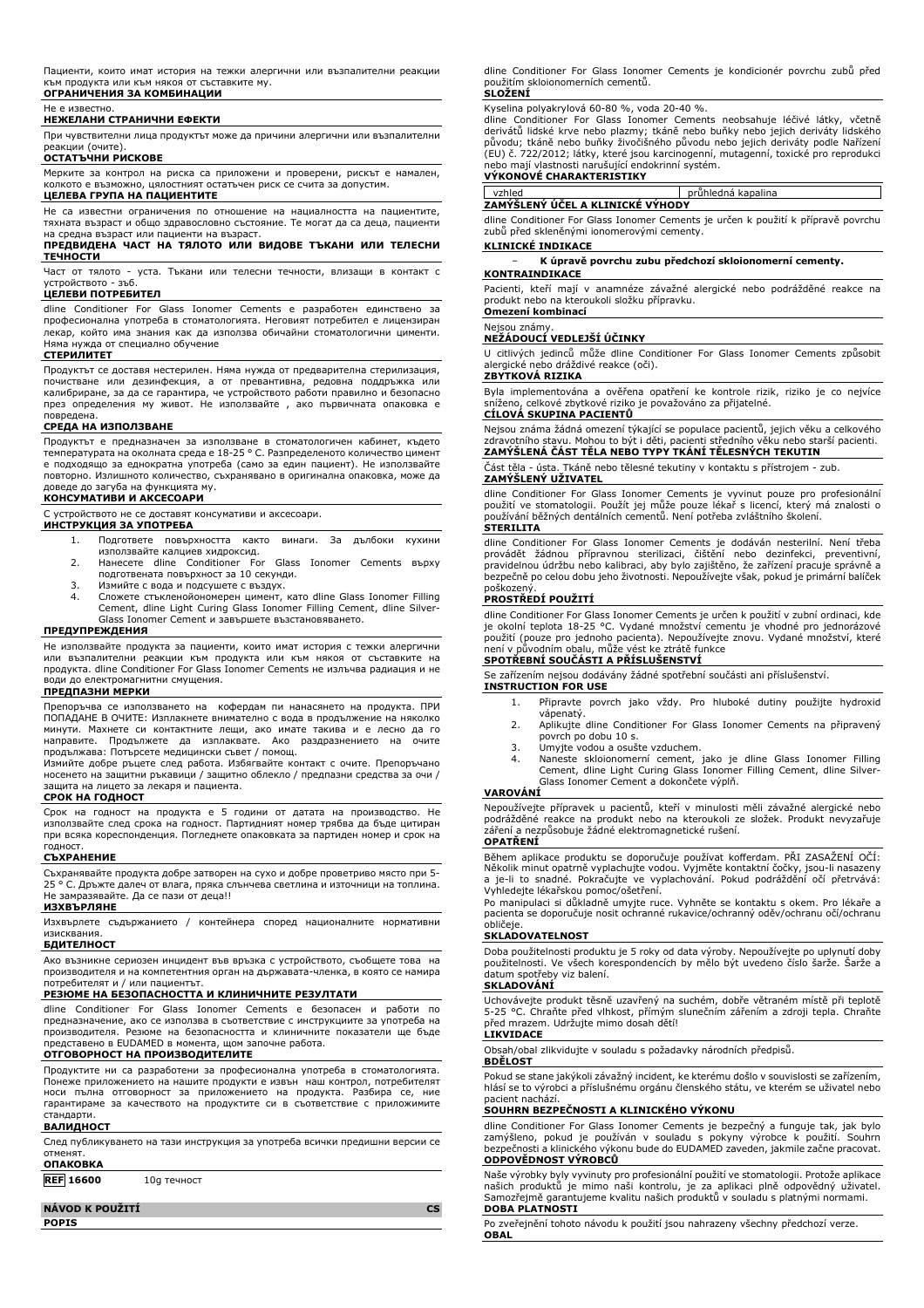## **REF 16600** 10g tekutiny

| <b>BRUGSANVISNING</b>                                                            | DA |
|----------------------------------------------------------------------------------|----|
| <b>BESKRIVELSE</b>                                                               |    |
| dline Conditioner For Glass Ionomer Cements er en tandoverfladebalsam inden brug |    |

af glasionomercementer. **SAMMENSÆTNING**

#### Polyacrylsyre 60-80%, vand 20-40%.

dline Conditioner For Glass Ionomer Cements indeholder ikke medicinske stoffer, herunder blod eller plasmaafledning fra mennesker; væv eller celler eller deres afledning af menneskelig oprindelse væv eller celler af animalsk oprindelse eller deres afledning som omhandlet i forordning (EU) nr. kræftfremkaldende, mutagene, reproduktionstoksiske eller med hormonforstyrrende egenskaber.

## **EGENSKABER FOR YDEEVNE**

udseende gennemsigtig væske

## **TILSIGTEDE FORMÅL OG KLINISKE FORDELE**

dline Conditioner For Glass Ionomer Cements er beregnet til fremstilling af tandoverflader forud for glasionomercement.

#### **KLINISKE INDIKATIONER**

### − **Til konditionering af tandens overflade forudgående glasionomercementer. KONTRAINDIKATIONER**

Patienter, der tidligere har haft alvorlige allergiske eller irritationsreaktioner på produktet eller på nogen af ingredienserne.

**BEGRÆNSNINGER FOR KOMBINATIONER**

## Ingen kendte.

**UØNSKEDE BIVIRKNINGER**

Hos modtagelige personer dline Conditioner For Glass Ionomer Cements forårsage allergiske eller irritationsreaktioner (øje).

## **RESTERENDE RISICI**

Risikokontrolforanstaltninger er blevet gennemført og verificeret, risikoen er reduceret mest muligt, den samlede restrisiko anses for at være acceptabel. **MÅLGRUPPE FOR PATIENT**

Ingen begrænsninger kendt med hensyn til patientpopulation, deres alder og generelle sundhedsmæssige forhold. Der kan være børn, midaldrende eller ældre patienter.

## **PÅTÆNKT DEL AF KROPPEN ELLER TYPER AF VÆV AF KROPSVÆSKER**

En del af kroppen – munden. Væv eller kropsvæsker kontaktet af enheden – tand. **TILSIGTET BRUGER**

dline Conditioner For Glass Ionomer Cements er udviklet til professionel brug i tandplejen alene. Må kun bruges af licenseret læge, der har viden om, hvordan du bruger fælles dental cement. Der er ikke behov for specifik uddannelse.

#### **STERILITET**

dline Conditioner For Glass Ionomer Cements leveres ikke-sterilt. Der er ikke behov for nogen forberedende sterilisering, rengøring eller desinfektion, forebyggende, regelmæssig vedligeholdelse eller kalibrering for at sikre, at enheden fungerer korrekt og sikkert i løbet af den tilsigtede levetid. Brug dog ikke, hvis den primære pakke er beskadiget **BRUG MILJØ**

# dline Conditioner For Glass Ionomer Cements er designet til at blive brugt på<br>tandklinik, hvor omgivelsestemperaturen er 18-25°C. Dispenseret mængde cement<br>er egnet til engangsbrug (kun til én patient). Må ikke genbruges. der ikke opbevares i den oprindelige pakke, kan føre til tab af funktion

### **FORBRUGSVARER KOMPONENTER OG TILBEHØR** Der følger ingen forbrugsvarer og tilbehør med enheden.

**BRUGSANVISNING**

- 1. Forbered overfladen som altid. Til dybe hulrum anvendes calciumhydroxidforing.
- 2. Påfør dline Conditioner For Glass Ionomer Cements på forberedt overflade i 10 sek.
- 
- 3. Vask med vand og tør med luft. 4. Påfør glasionomercement, såsom dline Glass Ionomer Filling Cement, dline Light Curing Glass Ionomer Filling Cement, dline Silver-Glass Ionomer Cement og færdiggør restaurering.

#### **ADVARSLER**

Brug ikke produktet til patienter, der tidligere har haft alvorlige allergiske eller irritationsreaktioner på produktet eller nogen af ingredienserne. dline Conditioner For Glass Ionomer Cements udsender ikke stråling og forårsager ingen elektromagnetisk interferens.

#### **FORHOLDSREGLER**

Det anbefales at bruge cofferdam under påføring af produktet. HVIS I ØJNENE: Skyl forsigtigt med vand i flere minutter. Fjern kontaktlinser, hvis de er til stede og nemme at tage af. Hvis øjenirritationen fortsætter: Få lægehjælp/tjek. Vask hænderne grundigt efter håndtering. Undgå kontakt med øjnene. Det anbefales at bære beskyttelseshandsker/beskyttelsesbeklædning/øjenværn/ansigtsbeskyttelse til læge og patient.

#### **HOLDBARHED**

Holdbarheden af produktet er 5 år fra fremstillingsdatoen. Må ikke bruges efter udløbsdatoen. Batchnummeret skal anføres i al korrespondance. Se emballage for parti og udløbsdato.

### **OPLAGRING**

Hold produktet tæt lukket på et tørt godt ventileret sted ved 5-25°C. Beskyt mod direkte sollys, fugtighed og varmekilder. Må ikke fryses. Hold uden for børns rækkevidde!

## **BORTSKAFFELSE**

Indhold/beholder skal bortskaffes på samme betingelser som krævet i de nationale lovkrav.

#### **ÅRVÅGENHED**

Hvis der er indtruffet alvorlige hændelser i forbindelse med udstyrsrapporten til fabrikanten og den kompetente myndighed i den medlemsstat, hvor brugeren og/eller patienten er etableret.

## **RESUMÉ AF SIKKERHED OG KLINISKE PRÆSTATIONER**

dline Conditioner For Glass Ionomer Cements er sikkert og fungerer efter hensigten, hvis det anvendes i overensstemmelse med producentens brugsanvisning. Resumé af sikkerhed og kliniske præstationer vil blive indført i EUDAMED, så snart det begynder at virke.

### **PRODUCENTERNES ANSVAR**

Vores produkter er udviklet til professionel brug i tandplejen. Da anvendelsen af vores produkter er uden for vores kontrol, er brugeren fuldt ansvarlig for applikationen. Vi garanterer naturligvis kvaliteten af vores produkter i overensstemmelse med de anvendte standarder. **VALIDITET**

| Når denne brugsanvisning udgives, tilsidesættes alle tidligere versioner.<br><b>EMBALLAGE</b>               |           |  |  |  |  |  |    |
|-------------------------------------------------------------------------------------------------------------|-----------|--|--|--|--|--|----|
| <b>REF 16600</b>                                                                                            | 10g væske |  |  |  |  |  |    |
| <b>KASUTUSJUHEND</b><br><b>KIRJELDUS</b>                                                                    |           |  |  |  |  |  | EТ |
| dline Conditioner For Glass Ionomer Cements on hamba pindpalsam enne<br>klaasionomeertsementide kasutamist. |           |  |  |  |  |  |    |

#### **KOOSTIS**

Polüakrüülhape 60-80%, vesi 20-40%. dline Conditioner For Glass Ionomer Cements ei sisalda ravimainet, sealhulgas inimverd ega vereplasma derivaate; inimpäritolu kudesid, rakke ega nende derivaate; loomset päritolu kudesid, rakke ega nende derivaate, nagu viidatud

määruses (EL) nr 722/2012; kantserogeenseid, mutageenseid, reproduktiivtoksilisi ega endokriinseid häireid põhjustavaid aineid. **TÖÖOMADUSED**

välimus läbipaistev vedelik **ETTENÄHTUD OTSTARVE JA KLIINILINE KASU** dline Conditioner For Glass Ionomer Cements on mõeldud hambapinna

ettevalmistamiseks enne klaasionomeerstsementi.

### **KLIINILISED NÄIDUSTUSED**

− **Hamba pinna konditsioneerimiseks enne klaasionomeeri tsemente.**

#### **VASTUNÄIDUSTUSED**

Patsiendid, kellel on varem olnud toote või selle mõne koostisosa suhtes tõsiseid allergilisi või ärritusreaktsioon **KOMBINATSIOONIDE PIIRANGUD**

#### Ei ole teada. **SOOVIMATUD KÕRVALTOIMED**

Tundlikel inimestel võib dline Conditioner For Glass Ionomer Cements põhjustada allergilisi või ärritusreaktsioone (silmad).

#### **JÄÄKRISKID**

Riskikontrollimeetmed on rakendatud ja kontrollitud, riski vähendatakse nii palju kui võimalik, üldist jääkriski peetakse vastuvõetavaks.

## **PATSIENTIDE SIHTGRUPP**

Patsientide populatsiooni, nende vanuse ja üldise terviseseisundi osas pole teada mingeid piiranguid. Võib olla lapsi, keskealisi või eakaid patsiente. **ETTENÄHTUD KEHAOSA VÕI KEHAVEDELIKE KUDEDE TÜÜBID**

Kehaosa - suu. Koed või kehavedelikud, millega seade kokku puutub - hammas. **ETTENÄHTUD KASUTAJA**

Toode on välja töötatud ainult professionaalseks kasutamiseks hambaravis. Selle kasutajaks on ainult litsentseeritud arst, kes on teadlik, kuidas kasutatakse tavalisi tsemente. Spetsiaalne koolitus pole vajalik.

## **STERIILSUS**

dline Conditioner For Glass Ionomer Cements tarnitakse mittesteriilselt. Seadme ettenähtud eluea jooksul nõuetekohase ja ohutu töö tagamiseks pole vaja ettevalmistavat steriliseerimist, puhastamist ega desinfitseerimist; ennetavat, regulaarset hooldust ega kalibreerimist. Ärge kasutage, kui seadme primaarne pakend on kahjustatud. **KASUTUSKESKKOND**

dline Conditioner For Glass Ionomer Cements on mõeldud kasutamiseks hambaravikabinetis, kus ümbritsev temperatuur on 18-25˚C. Väljastatud tsement sobib ühekordseks kasutamiseks (ainult ühele patsiendile). Ärge taaskasutage. Väljastatud materjal, mida pole hoitud originaalpakendis, võib kaotada oma funktsionaalsuse.

### **KULUMATERJALID JA TARVIKUD**

Seadmega ei ole kaasas kulumaterjale ega tarvikuid.

## **KASUTUSJUHEND**

- 1. Valmistage pind ette nagu alati. Sügavate kaviteetide jaoks kasutage kaltsiumhüdroksiid voodrit. 2. Kandke dline Conditioner For Glass Ionomer Cements ettevalmistatud
- pinnale 10 sekundiks.
- 
- 3. Peske veega ja kuivatage õhuga. 4. Paigaldage klaasionomeertsement, näiteks dline Glass Ionomer Filling Cement, dline Light Curing Glass Ionomer Filling Cement, dline Silver-Glass Ionomer Cement, ja viimistlege restauratsioon.

#### **HOIATUSED**

Mitte kasutada patsientidel, kellel on varem olnud dline Conditioner For Glass Ionomer Cements või selle mõne koostisosa suhtes tõsiseid allergilisi või ärritusreaktsioone. dline Conditioner For Glass Ionomer Cements ei eralda kiirgust ega põhjusta elektromagneetilisi häireid.

## **ETTEVAATUSABINÕUD**

Toote pealekandmise ajal on soovitatav kasutada kofferdami. SILMA SATTUMISE KORRAL: Loputage mitme minuti jooksul ettevaatlikult veega. Eemaldage kontaktläätsed, kui neid kasutatakse ja kui neid on kerge eemaldada. Jätkake loputamist. Kui silmade ärritus püsib, pöörduge arsti poole. Pärast kasutamist peske hoolikalt käsi. Vältige kokkupuudet silmadega. Arstil ja patsiendil soovitame kanda kaitsekindaid/kaitserõivastust/kaitseprille/kaitsemaski.

#### **KÕLBLIKKUSAEG**

Toote kõlblikkusaeg on 5 aastat alates valmistamise kuupäevast. Mitte kasutada pärast kõlblikkusaja lõppu. Partii numbrit tuleb tsiteerida kogu kirjavahetuses. Partii numbrit ja kõlblikkusaega vaadake pakendilt.

#### **HOIUSTAMINE**

Hoidke toodet tihedalt suletuna kuivas, hästi ventileeritavas kohas temperatuuril 5- 25˚C. Kaitske otsese päikesevalguse, niiskus, ja soojusallikate eest. Mitte lasta külmuda. Hoida laste eest kättesaamatus kohas!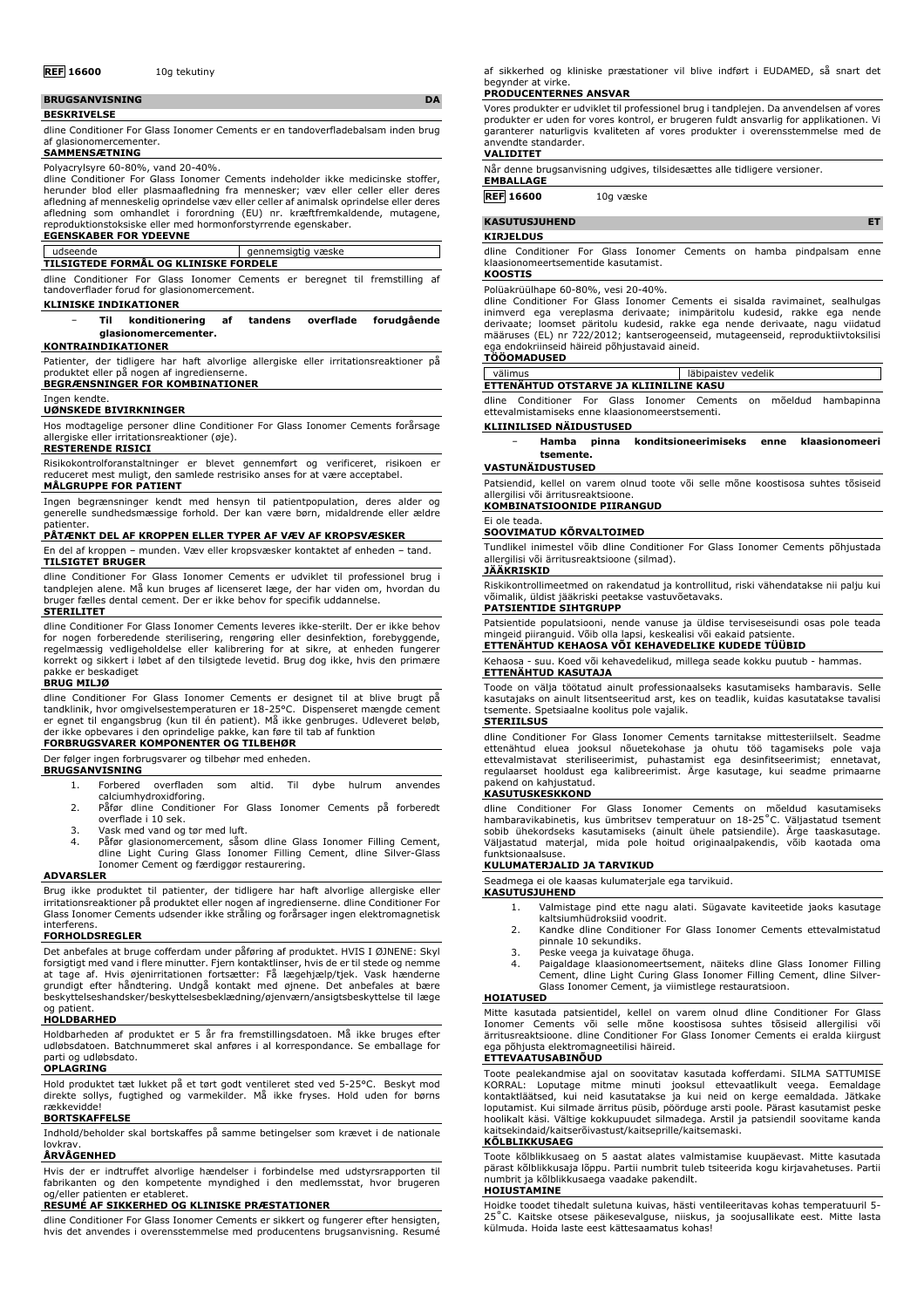#### **JÄÄTMEHOOLDUS**

Sisust/pakendist tuleb vabaneda vastavalt riiklikele õigusaktidele.

## **VALVSUS**

Kui seadmega seoses on toimunud mõni tõsine vahejuhtum, teatatakse sellest tootjale ja selle liikmesriigi pädevale asutusele, kus kasutaja ja/ või patsient asub. **KOKKUVÕTE OHUTUSEST JA KLIINILISEST TOIMIVUSEST**

dline Conditioner For Glass Ionomer Cements on ohutu ja toimib ettenähtud viisil, kui seda kasutatakse vastavalt tootja kasutusjuhendile. Ohutuse ja kliinilise toimivuse kokkuvõte lisatakse EUDAMED-i kohe, kui see tööle hakkab.

#### **TOOTJA VASTUTUS**

Meie tooted on välja töötatud professionaalseks kasutamiseks hambaravis. Kuna toodete rakendus on väljaspool meie kontrolli, vastutab selle eest täielikult kasutaja. Loomulikult garanteerime oma toodete kvaliteedi vastavalt kohaldatavatele standarditele.

### **VALIIDSUS**

Käesoleva kasutusjuhendi avaldamine muudab kehtetuks kõik varasemad versioonid. **PAKEND**

**REF 16600** 10g vedelikku

## **INSTRUCTIONS D'UTILISATION FR**

#### **DESCRIPTION**

dline Conditioner For Glass Ionomer Cements est un conditionneur de surface dentaire avant l'utilisation de ciments verre ionomère. **COMPOSITION**

## Acide polyacrylique 60-80%, eau 20-40%.

dline Conditioner For Glass Ionomer Cements ne contient pas de substance médicinale, y compris du sang humain ou un dérivé du plasma ; des tissus ou des cellules, ou leurs dérivés, d'origine humaine ; des tissus ou des cellules d'origine<br>animale, ou leurs dérivés, tels que visés dans le règlement (UE) n° 722/2012 ; des<br>substances cancérigènes, mutagènes, toxiques pour la r propriétés de perturbation endocrinienne.

### **CARACTÉRISTIQUES DE PERFORMANCE**

apparence liquide transparent

#### **OBJECTIF ET AVANTAGES CLINIQUES**

dline Conditioner For Glass Ionomer Cements est destiné à être utilisé pour la préparation de la surface de la dent avant les ciments verre ionomère.

## **INDICATIONS CLINIQUES**

#### − **Pour conditionner la surface de la dent avant les ciments verre ionomère.**

#### **CONTRE-INDICATIONS**

Patients ayant des antécédents de réactions allergiques ou d'irritation graves au produit ou à l'un de ses ingrédients.

**RESTRICTIONS AUX COMBINAISONS** Aucun connu.

## **EFFETS SECONDAIRES INDÉSIRABLES**

Chez les personnes sensibles, dline Conditioner For Glass Ionomer Cements peut provoquer des réactions allergiques ou d'irritation (yeux). **RISQUES RÉSIDUELS**

## Des mesures de contrôle du risque ont été mises en oeuvre et vérifiées, le risque est réduit autant que possible, le risque résiduel global est jugé acceptable.

### **GROUPE CIBLE DE PATIENTS**

Aucune restriction connue concernant la population de patients, leur âge et leur état de santé général. Il peut convenir à des enfants, des patients d'âge moyen ou des

## personnes âgées. **PARTIE DU CORPS OU TYPES DE TISSUS OU DE FLUIDES CORPORELS VISÉS** Partie du corps - bouche. Tissus ou fluides corporels en contact avec l'appareil: dent. **UTILISATEUR VISÉ**

dline Conditioner For Glass Ionomer Cements est conçu pour un usage professionnel en dentisterie uniquement. Son utilisateur doit être un médecin agréé qui sait comment utiliser les ciments dentaires courants. Il n'est pas nécessaire de suivre une formation spécifique.

## **STÉRILITÉ**

dline Conditioner For Glass Ionomer Cements est livré non stérile. Il n'est pas nécessaire de procéder à une stérilisation, un nettoyage ou une désinfection préparatoire, à une maintenance préventive et régulière ou à un étalonnage pour garantir que le dispositif fonctionne correctement et de façon sécurisée pendant sa durée de vie prévue. Toutefois, ne pas utiliser si l'emballage primaire est endommagé.

### **ENVIRONNEMENT D'UTILISATION**

Le produit est conçu pour être utilisé dans un cabinet dentaire où la température ambiante est de 18-25°C. La quantité de ciment distribuée est adaptée à un usage unique (pour un seul patient). Ne pas réutiliser. La quantité distribuée conservée en dehors de l'emballage d'origine peut entraîner une perte de fonction. **COMPOSANTS CONSOMMABLES ET ACCESSOIRES**

#### Aucun composant consommable ni accessoire n'est fourni avec l'appareil.

**INSTRUCTIONS D'UTILISATION**

- 1. Préparer la surface comme d'habitude. Pour les cavités profondes, utiliser
- un revêtement d'hydroxyde de calcium. 2. Appliquer dline Conditioner For Glass Ionomer Cements sur la surface préparée pendant 10 secondes.
- 
- 3. Laver à l'eau et sécher à l'air.<br>4. Appliquer le ciment verre ion
- 4. Appliquer le ciment verre ionomère, tel que dline Glass Ionomer Filling Cement, dline Light Curing Glass Ionomer Filling Cement, dline Silver-Glass Ionomer Cement et finir la restauration.

#### **AVERTISSEMENTS**

Ne pas utiliser dline Conditioner For Glass Ionomer Cements chez les patients ayant des antécédents de réactions allergiques ou d'irritation graves au produit ou à l'un de ses ingrédients. dline Conditioner For Glass Ionomer Cements n'émet pas de radiation et ne provoque pas d'interférences électromagnétiques.

## **PRÉCAUTIONS**

Il est recommandé d'utiliser une digue dentaire pendant l'application du produit. EN CAS DE CONTACT AVEC LES YEUX : Rincer avec précaution à l'eau pendant plusieurs minutes. Enlever les lentilles de contact, si elles sont présentes et faciles à faire. Continuer à rincer. Si l'irritation des yeux persiste : Obtenir des conseils/une attention médicale. Se laver soigneusement les mains après avoir manipulé le produit. Éviter tout contact avec les yeux. Il est recommandé de porter des gants de protection, des vêtements de protection, des lunettes de protection et un masque de protection pour le médecin et le patient.

#### **DURÉE DE CONSERVATION**

La durée de conservation du produit est de 5 ans à partir de la date de fabrication. Ne pas utiliser après la date de péremption. Le numéro de lot doit être mentionné dans toute correspondance. Voir l'emballage pour le lot et la date de péremption. **STOCKAGE**

Conserver le produit hermétiquement fermé dans un endroit sec et bien ventilé, à une température de 5-25°C. Protéger de la lumière humidité, directe du soleil et des sources de chaleur. Ne pas congeler. Tenir hors de portée des enfants! **ÉLIMINATION**

Éliminer le contenu/récipient conformément aux exigences réglementaires nationales.

#### **VIGILANCE**

Si un incident grave est survenu en rapport avec le dispositif, le signaler au fabricant et à l'autorité compétente de l'État membre dans lequel l'utilisateur et/ou le patient est établi.

## **RÉSUMÉ DE LA SÉCURITÉ ET DES PERFORMANCES CLINIQUES**

dline Conditioner For Glass Ionomer Cements est sûr et fonctionne comme prévu s'il est utilisé conformément aux instructions d'utilisation du fabricant. Un résumé de la sécurité et des performances cliniques sera introduit dans EUDAMED dès qu'il commencera à fonctionner.

### **RESPONSABILITÉ DES FABRICANTS**

Nos produits sont destinés à une utilisation professionnelle en dentisterie. Comme l'application de nos produits échappe à notre contrôle, l'utilisateur en est entièrement responsable. Bien entendu, nous garantissons la qualité de nos produits conformément aux normes en vigueur. **VALIDITÉ**

Dès la publication de ces instructions d'utilisation, toutes les versions précédentes sont remplacées.

## **EMBALLAGE**

**REF 16600** 10g de liquide

#### **ΟΔΗΓΊΕΣ ΧΡΉΣΗΣ EL**

**ΠΕΡΙΓΡΑΦΉ**

Το dline Conditioner For Glass Ionomer Cements είναι ένα μαλακτικό για την επιφάνεια των δοντιών πριν από τη χρήση γυάλινων τσιμέντων ιοντομερών. **ΣΎΣΤΑΣΗ**

#### Polyacrylic acid 60-80%, water 20-40%.

dline Conditioner For Glass Ionomer Cements δεν περιλαμβάνει ιατρικές ουσίες, συμπεριλαμβανομένων και ανθρώπινου αίματος ή παράγωγο πλάσματος· ιστούς ή κύτταρα, ή τα παράγωγά τους, ανθρώπινης προέλευσης· ιστούς ή κύτταρα ζωικής προέλευσης, ή παράγωγά τους, όπως αυτά αναφέρονται στον Κανονισμό (EU) Αρ.<br>722/2012· ουσίες που είναι καρκινογόνες, μεταλλαξιογόνες, τοξικές στην<br>αναπαραγωγή, ή που να έχουν ιδιότητες που διαταράσσ αδένες.

#### **ΧΑΡΑΚΤΗΡΙΣΤΙΚΆ ΕΠΊΔΟΣΗΣ**

εμφάνιση διαφανές υγρό

**ΠΡΟΟΡΙΖΌΜΕΝΗ ΧΡΉΣΗ ΚΑΙ ΚΛΙΝΙΚΆ ΟΦΈΛΗ**

Το dline Conditioner For Glass Ionomer Cements προτείνεται για χρήση στην προετοιμασία της επιφάνειας του δοντιού πριν την εφαρμογή υαλοϊονομερών κονιών. **ΚΛΙΝΙΚΈΣ ΕΝΔΕΊΞΕΙΣ**

## − **Για να βελτιώσετε την επιφάνεια του δοντιού πριν από τσιμέντο**

#### **ιοντομερούς γυαλιού. ΑΝΤΕΝΔΕΊΞΕΙΣ**

Οι ασθενείς που έχουν ιστορικό σοβαρής αλλεργίας ή αντιδράσεις ερεθισμού στο προϊόν ή σε οποιοδήποτε από τα συστατικά του. **ΠΕΡΙΟΡΙΣΜΟΊ ΣΥΝΔΥΑΣΜΏΝ**

## Κανένα γνωστό.

### **ΑΝΕΠΙΘΎΜΗΤΕΣ ΠΑΡΕΝΈΡΓΕΙΕΣ**

Σε ευαίσθητα άτομα, το προϊόν μπορεί να προκαλέσει αλλεργικές ή ερεθιστικές αντιδράσεις (οφθαλμοί).

## **ΚΊΝΔΥΝΟΙ ΠΟΥ ΠΑΡΑΜΈΝΟΥΝ**

Έχουν υλοποιηθεί και επαληθευτεί μέτρα ελέγχου κινδύνου, έχει μειωθεί ο κίνδυνος όσο περισσότερο γίνεται, ο συνολικός κίνδυνος που απομένει έχει κριθεί αποδεκτός. **ΟΜΆΔΑ ΣΤΌΧΟΣ ΑΣΘΕΝΏΝ**

Δεν υπάρχουν γνωστοί περιορισμοί σχετικά με πληθυσμούς ασθενών, την ηλικία τους, και την γενική τους κατάσταση υγείας. Μπορεί να υπάρχουν παιδιά, ενήλικες, ή ηλικιωμένοι ασθενείς.

## **ΠΡΟΟΡΙΖΌΜΕΝΟ ΜΈΡΟΣ ΣΏΜΑΤΟΣ Ή ΤΎΠΟΣ ΙΣΤΟΎ ΚΑΙ ΥΓΡΏΝ ΣΏΜΑΤΟΣ**

Μέρος του σώματος—στόμα. Ιστοί ή σωματικά υγρά που έρχονται σε επαφή με την συσκευή—δόντια.

## **ΠΡΟΟΡΙΖΌΜΕΝΟΣ ΧΡΉΣΤΗΣ**

dline Conditioner For Glass Ionomer Cements έχει δημιουργηθεί για επαγγελματική χρήση στην οδοντιατρική και μόνο. Χρήστης μπορεί να είναι μόνο αδειούχος γιατρός που έχει γνώσει πάνω στην χρήση κοινών οδοντικών υλικών έμφραξης. Δεν υπάρχει ανάγκη για συγκεκριμένη εκπαίδευση.

#### **ΑΠΟΣΤΕΙΡΩΜΈΝΟ**

dline Conditioner For Glass Ionomer Cements παραδίδεται μη αποστειρωμένο. Δεν υπάρχει ανάγκη για αποστείρωση προετοιμασίας, καθαρισμό, ή απολύμανση, προληπτική και τακτική συντήρηση ή βαθμονόμηση για την εξασφάλιση της ομαλής λειτουργίας της συσκευής και ασφάλειας κατά την διάρκεια της προβλεπόμενης διάρκειας ζωής της. Ωστόσο, μην χρησιμοποιήσετε αν η κύρια συσκευασία έχει πάθει ζημιά.

### **ΠΕΡΙΒΆΛΛΟΝ ΧΡΉΣΗΣ**

dline Conditioner For Glass Ionomer Cements είναι σχεδιασμένο για χρήση σε οδοντιατρείο όπου η θερμοκρασία του περιβάλλοντος είναι 18–25°C. Η ποσότητα που διανέμεται από την υλικό είναι κατάλληλη για μια χρήση (για έναν ασθενή μόνο). Μην χρησιμοποιείτε ξανά. Η ποσότητα που διανέμεται και δεν κρατιέται στην αρχική της συσκευασία μπορεί να χάσει την λειτουργία της. **ΑΝΑΛΏΣΙΜΑ ΜΈΡΗ ΚΑΙ ΑΞΕΣΟΥΆΡ**

Δεν παρέχονται με την συσκευή αναλώσιμα μέρη και αξεσουάρ.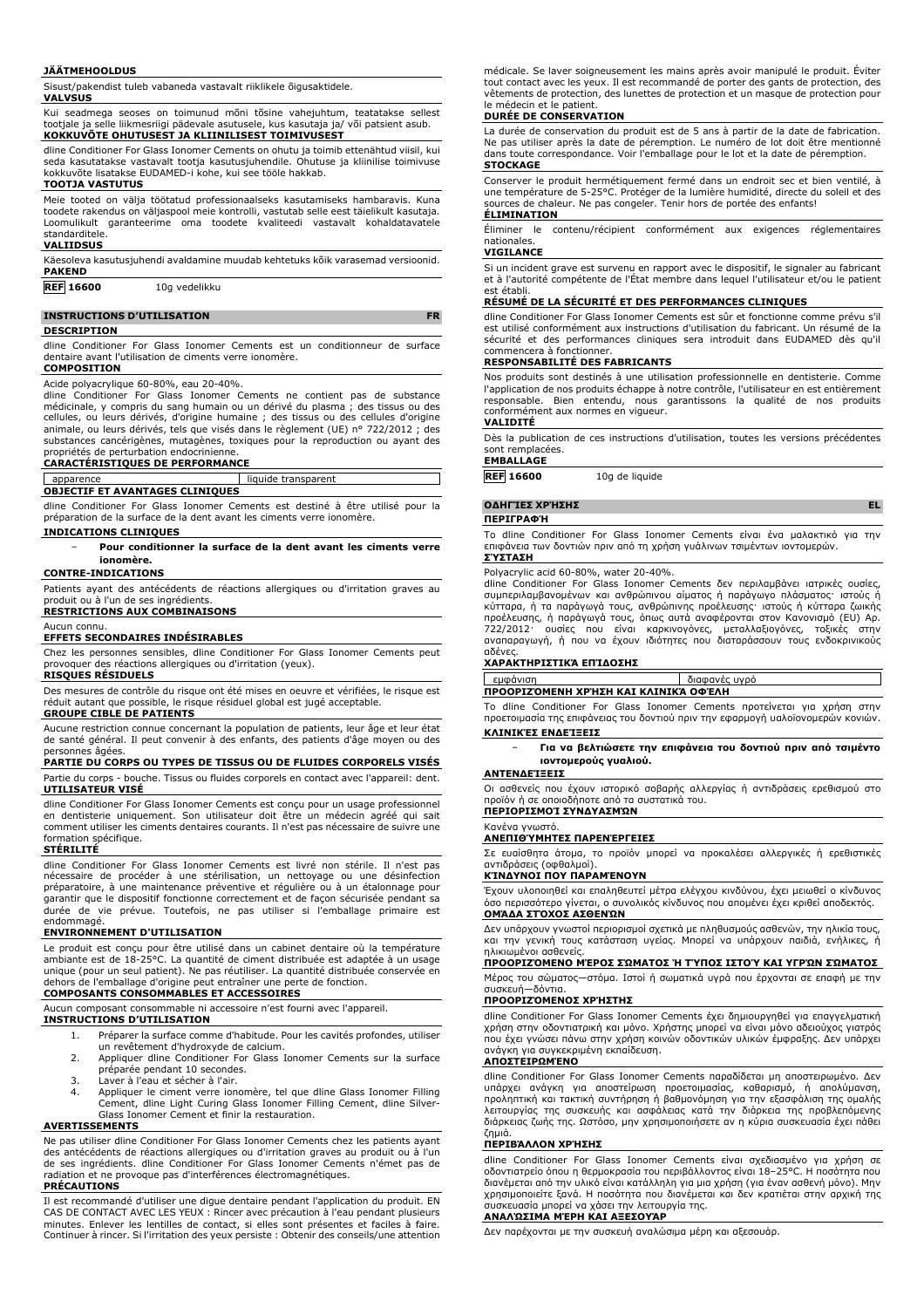#### **ΟΔΗΓΊΕΣ ΧΡΉΣΗΣ**

- 1. Προετοιμάστε την επιφάνεια όπως πάντα. Για βαθιές κοιλότητες, χρησιμοποιήστε ως πρώτο στρώμα κονία με υδροξείδιο του ασβεστίου 2. Εφαρμόστε το dline Conditioner For Glass Ionomer Cements στην
- προετοιμασμένη επιφάνεια για 10 δευτερόλεπτα.
- 
- 3. Πλύνετε με νερό και στεγνώστε με τον αέρα.<br>4. Εφαρμόστε υαλοϊονομερής κονία όπως τις 4. Εφαρμόστε υαλοϊονομερής κονία όπως τις dline Glass Ionomer Filling Cement, dline Light Curing Glass Ionomer Filling Cement, dline Silver-
- Glass Ionomer Cement, και ολοκληρώστε την αποκατάσταση.

#### **ΠΡΟΕΙΔΟΠΟΙΉΣΕΙΣ**

Μην χρησιμοποιείτε dline Conditioner For Glass Ionomer Cements σε ασθενείς που έχουν ιστορικό σοβαρής αλλεργίας ή αντιδράσεις ερεθισμού στο προϊόν ή σε οποιοδήποτε από τα συστατικά του. dline Conditioner For Glass Ionomer Cements δεν εκπέμπει ακτινοβολία, και δεν προκαλεί ηλεκτρομαγνητικές παρεμβολές.

#### **ΠΡΟΦΥΛΆΞΕΙΣ**

Προτείνεται η χρήση απομονωτήρα κατά την διάρκεια της εφαρμογής του προϊόντος. ΣΕ ΠΕΡΙΠΤΩΣΗ ΕΠΑΦΗΣ ΜΕ ΤΑ ΜΑΤΙΑ: Ξεπλύνετε προσεκτικά με νερό για αρκετά λεπτά. Αν υπάρχουν φακοί επαφής, αφαιρέστε τους, αν είναι εύκολο. Συνεχίστε να ξεπλένετε. Πλύνετε τα χέρια σας διεξοδικά πριν τον χειρισμό. Αποφύγετε την επαφή με τα μάτια. Προτείνεται να χρησιμοποιείται γάντια προστασίας/ρουχισμό προστασίας/γυαλιά προστασίας/εξοπλισμό προστασίας προσώπου για τον γιατρό και τον ασθενή.

## **ΔΙΆΡΚΕΙΑ ΖΩΉΣ**

Η διάρκεια ζωής του προϊόντος είναι 5 χρόνια από την ημερομηνία κατασκευής. Μην<br>χρησιμοποιείτε μετά την ημερομηνία λήξης. Ο αριθμός παρτίδας πρέπει να αναφέρεται<br>σε κάθε δήλωση. Δείτε την συσκευασία για τον αριθμό παρτίδα λήξης.

#### **ΑΠΟΘΉΚΕΥΣΗ**

Κρατήστε το προϊόν ερμητικά κλειστό σε ξηρό και καλά αεριζόμενο χώρο, σε θερμοκρασία 5–25°C. Προστατέψτε από υγρασία, απευθείας έκθεση στο ηλιακό φως και πηγές θερμότητας. Μην παγώσετε. Κρατήστε μακριά από παιδιά!!

## **ΔΙΆΘΕΣΗ**

Η διάθεση των περιεχομένων και του περιέκτη να γίνεται σύμφωνα με τους εθνικούς κανονισμούς.

### **ΠΡΟΣΟΧΉ**

Αν οποιοδήποτε σοβαρό περιστατικό λάβει χώρα σε σχέση με την συσκευή, να το αναφέρετε στον κατασκευαστή και την αρμόδια αρχή της χώρας ή της πολιτείας στην οποία ο χρήστης και/ή ο ασθενής βρίσκονται.

## **ΠΕΡΊΛΗΨΗ ΑΣΦΆΛΕΙΑΣ ΚΑΙ ΚΛΙΝΙΚΉΣ ΕΠΊΔΟΣΗΣ**

dline Conditioner For Glass Ionomer Cements είναι ασφαλές και αποδίδει όπως προορίζεται αν χρησιμοποιείται σύμφωνα με τις οδηγίες χρήσης του κατασκευαστή. Η περίληψη της ασφάλειας και της κλινικής επίδοσης θα εισαχθεί στο σύστημα EUDAMED μόλις ξεκινήσει να λειτουργεί.

#### **ΥΠΕΥΘΥΝΌΤΗΤΑ ΚΑΤΑΣΚΕΥΑΣΤΉ**

Τα προϊόντα μας έχουν αναπτυχθεί για επαγγελματική χρήση στην οδοντιατρική. Καθώς η εφαρμογή των προϊόντων μας είναι πέρα από τον έλεγχό μας, ο χρήστης είναι πλήρως υπεύθυνος για την εφαρμογή τους. Προφανώς, εγγυόμαστε ότι η ποιότητα των προϊόντων μας είναι σε συμφωνία με τα πρότυπα που εφαρμόζονται. **ΕΓΚΥΡΌΤΗΤΑ**

Κατά την έκδοση του παρόντος εγχειριδίου χρήσης, όλες οι προηγούμενες εκδόσεις αντικαθίστανται.

## **ΣΥΣΚΕΥΑΣΊΑ**

**REF 16600** 10g υγρό

#### **HASZNÁLATI UTASÍTÁS HU**

#### **LEÍRÁS**

Az dline Conditioner For Glass Ionomer Cements egy fogfelületi kondicionáló üveg ionomer cement használata előtt.

## **ÖSSZETÉTEL**

Poliakrilsav 60-80%, víz 20-40%. dline Conditioner For Glass Ionomer Cements nem tartalmaz gyógyászati anyagot, beleértve az emberi vért vagy plazmaszármazékot; emberi eredetű szöveteket vagy sejteket vagy azok származékait; a 722/2012/EU rendeletben említett állati eredetű szöveteket vagy sejteket vagy azok származékait; rákkeltő, mutagén, reprodukciót károsító vagy endokrin károsító tulajdonságokkal rendelkező anyagokat.

## **TELJESÍTMÉNYJELLEMZŐK**

#### megjelenés **átlátszó folyadé**k **RENDELTETÉSSZERŰ HASZNÁLAT ÉS KLINIKAI ELŐNYÖK**

Az dline Conditioner For Glass Ionomer Cements-t az üvegionomercementeket megelőző fogfelület-előkészítésre szánják.

#### **KLINIKAI JAVALLATOK**

#### − **A fog felületének kondicionálására, mielőtt üvegionomer cementet készít.**

#### **ELLENJAVALLATOK**

Azok a betegek, akiknek a kórtörténetében a termékre vagy bármely összetevőre súlyos allergiás vagy irritációs reakciót észleltek.

**A KOMBINÁCIÓKRA VONATKOZÓ KORLÁTOZÁSOK**

#### Nem ismert. **NEMKÍVÁNATOS MELLÉKHATÁSOK**

Az arra fogékony egyéneknél dline Conditioner For Glass Ionomer Cements allergiás vagy irritációs reakciókat okozhat (szem).

## **MARADÉK KOCKÁZATOK**

A kockázatcsökkentő intézkedéseket végrehajtották és ellenőrizték, a kockázatot a lehető legnagyobb mértékben csökkentették, az általános maradék kockázatot elfogadhatónak ítélték.

#### **BETEGEK CÉLCSOPORTJA**

A betegpopulációra, életkorukra és általános egészségi állapotukra vonatkozóan nem ismertek korlátozások. Lehetnek gyermekek, középkorú vagy idős betegek. **A TEST TERVEZETT RÉSZE VAGY A TESTFOLYADÉKOK SZÖVETTÍPUSAI**

Testrész - száj. Az eszközzel érintkező szövetek vagy testnedvek - fog.

## **RENDELTETÉSSZERŰ FELHASZNÁLÓ**

dline Conditioner For Glass Ionomer Cements kizárólag professzionális fogorvosi használatra fejlesztették ki. Felhasználója csak engedéllyel rendelkező orvos, aki ismeri a szokásos fogászati cementek használatát. Nincs szükség speciális képzésre.

#### **STERILITÁS**

dline Conditioner For Glass Ionomer Cements nem steril módon szállítják. Nincs szükség semmilyen előkészítő sterilizálásra, tisztításra vagy fertőtlenítésre, megelőző, rendszeres karbantartásra vagy kalibrálásra annak érdekében, hogy az eszköz rendeltetésszerű élettartama alatt megfelelően és biztonságosan működjön. Ne használja azonban, ha az elsődleges csomagolás sérült. **FELHASZNÁLÁSI KÖRNYEZET**

dline Conditioner For Glass Ionomer Cements fogorvosi rendelőben való használatra tervezték, ahol a környezeti hömérséklet 18-25°C. Az adagolt cement egyszeri<br>használatra alkalmas (csak egy páciens számára). Ne használja fel újra. A nem az<br>eredeti csomagolásban tárolt adagolt mennyiség funkcióvesztéshez

## **FOGYASZTHATÓ ÖSSZETEVŐK ÉS TARTOZÉKOK**

Az eszközzel nem szállítanak fogyó alkatrészeket és tartozékokat. **HASZNÁLATI UTASÍTÁS**

- 1. Készítse elő a felületet a szokásos módon. Mély üregek esetén használjon kalcium-hidroxid bélést.
- 2. Vigyen fel dline Conditioner For Glass Ionomer Cements-t az előkészített
- felületre 10 másodpercig. 3. Mossuk le vízzel és szárítsuk meg levegővel.
- 4. Alkalmazzon üvegionomer cementet, például dline Glass Ionomer Filling Cement, dline Light Curing Glass Ionomer Filling Cement, dline Silver-Glass Ionomer Cement és fejezze be a restaurációt.

## **FIGYELMEZTETÉSEK**

Ne használja dline Conditioner For Glass Ionomer Cements olyan betegeknél, akiknek a kórtörténetében súlyos allergiás vagy irritációs reakciót észleltek a termékre vagy bármely összetevőre. dline Conditioner For Glass Ionomer Cements nem bocsát ki sugárzást és nem okoz elektromágneses zavarokat. **ÓVINTÉZKEDÉSEK**

A termék alkalmazása során ajánlott a kofferdam használata. HA SZEMBEN: Óvatosan öblítse ki vízzel néhány percig. Távolítsa el a kontaktlencsét, ha van és könnyen elvégezhető. Folytassa az öblítést. Ha a szemirritáció továbbra is fennáll: Kérjen orvosi tanácsot/ellátást. A termék kezelése után alaposan mosson kezet. Kerülje a szemmel való érintkezést. Az orvos és a beteg számára védőkesztyű/védő ruházat/szem- és arcvédő viselése ajánlott.

### **SZAVATOSSÁGI IDŐ**

A termék eltarthatósági ideje a gyártástól számított 5 év. A lejárati idő után ne használja fel. A tételszámot minden levelezésben fel kell tüntetni. A tétel és a lejárati dátumot lásd a csomagoláson.

#### **TÁROLÁS**

A terméket szorosan lezárva, száraz, jól szellőző helyen, 5-25°C-on tartsa. Védje a nedvesség, közvetlen napfénytől és hőforrásoktól. Ne fagyassza le. Gyermekek elől elzárva tartandó!!

#### **MEGSEMMISÍTÉS**

A tartalmat/tartályt a nemzeti jogszabályi előírásoknak megfelelően ártalmatlanítsa. **ÉBERSÉG**

Ha az eszközzel kapcsolatban bármilyen súlyos esemény történt, jelentse a gyártónak és a felhasználó és/vagy a beteg letelepedése szerinti tagállam illetékes hatóságának.

## **A BIZTONSÁGOSSÁG ÉS A KLINIKAI TELJESÍTMÉNY ÖSSZEFOGLALÁSA**

dline Conditioner For Glass Ionomer Cements biztonságos és rendeltetésszerűen működik, ha a gyártó használati utasításának megfelelően használják. A biztonságosság és a klinikai teljesítmény összefoglalása az EUDAMED-ben kerül bevezetésre, amint az megkezdi működését.

## **A GYÁRTÓ FELELŐSSÉGE**

Termékeinket a fogászatban történő professzionális használatra fejlesztettük ki. Mivel termékeink alkalmazása nem áll a mi ellenőrzésünk alatt, a felhasználó teljes mértékben felelős az alkalmazásért. Természetesen garantáljuk termékeink minőségét az alkalmazott szabványoknak megfelelően. **ÉRVÉNYESSÉG**

A jelen használati utasítás megjelenésével minden korábbi változat hatályát veszti. **CSOMAGOLÁS**

**REF 16600** 10g folyadék

# **ISTRUZIONI PER L'USO IT**

**DESCRIZIONE**

dline Conditioner For Glass Ionomer Cements è un condizionatore della superficie del dente prima dell'utilizzo di cementi vetroionomerici.

## **COMPOSIZIONE**

Acido poliacrilico 60-80%, acqua 20-40%.

dline Conditioner For Glass Ionomer Cements non contiene sostanze medicinali, compresi sangue umano o derivati del plasma; tessuti o cellule, o loro derivati, di origine umana; tessuti o cellule di origine animale, o loro derivati, come indicato nel regolamento (UE) n. 722/2012; sostanze cancerogene, mutagene, tossiche per la riproduzione o con proprietà di alterazione del sistema endocrino. **CARATTERISTICHE DELLE PRESTAZIONI**

## aspetto esteriore liquido trasparente

**SCOPO PREVISTO E BENEFICI CLINICI**

dline Conditioner For Glass Ionomer Cements è destinato ad essere utilizzato per la preparazione della superficie del dente prima dei cementi vetroionomerici.

#### **INDICAZIONI CLINICHE**

− **Per condizionare la superficie del dente prima dei cementi vetroionomerici.**

#### **CONTROINDICAZIONI**

Pazienti che hanno una storia di gravi reazioni allergiche o di irritazione al prodotto o a uno qualsiasi degli ingredienti.

#### **RESTRIZIONI ALLE COMBINAZIONI** Nessuno noto.

## **EFFETTI COLLATERALI INDESIDERATI**

In individui suscettibili, dline Conditioner For Glass Ionomer Cements può causare reazioni allergiche o di irritazione (occhi).

## **RISCHI RESIDUI**

Le misure di controllo del rischio sono state implementate e verificate, il rischio è ridotto il più possibile, il rischio residuo complessivo è giudicato accettabile. **GRUPPO TARGET DEL PAZIENTE**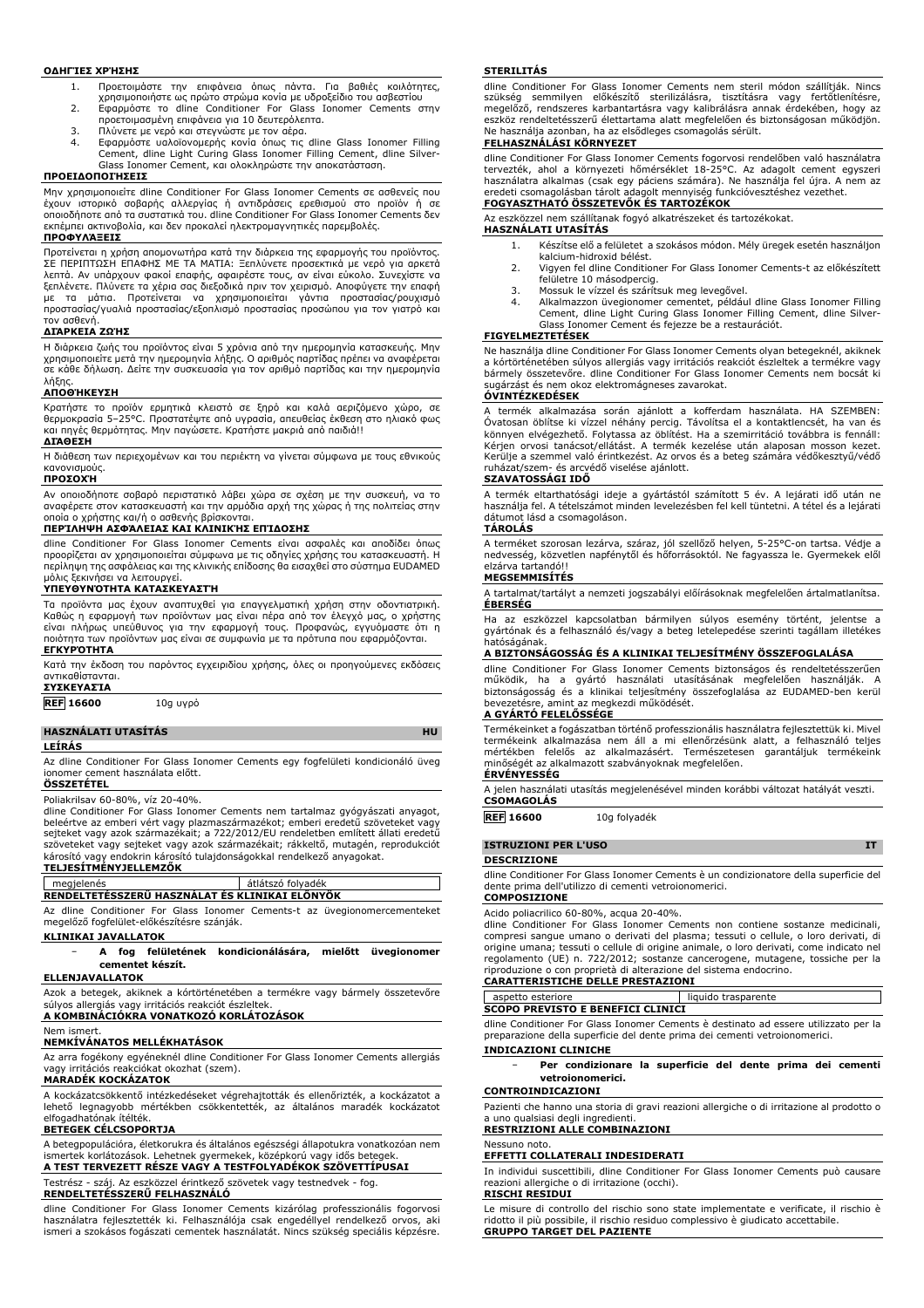Non sono note restrizioni per quanto riguarda la popolazione dei pazienti, la loro età e le condizioni generali di salute. Possono essere bambini, pazienti di mezza età o anziani.

#### **PARTE DEL CORPO PREVISTA O TIPI DI TESSUTI O FLUIDI CORPOREI**

Parte del corpo - bocca. Tessuti o fluidi corporei a contatto con il dispositivo - dente. **UTILIZZATORE PREVISTO**

dline Conditioner For Glass Ionomer Cements è sviluppato solo per uso professionale in odontoiatria. Il suo utilizzatore è solo un medico autorizzato che ha la conoscenza di come usare i comuni cementi dentali. Non c'è bisogno di una formazione specifica. **STERILITÀ**

dline Conditioner For Glass Ionomer Cements viene consegnato non sterile. Non c'è bisogno di alcuna sterilizzazione preparatoria, pulizia o disinfezione, manutenzione<br>preventiva e regolare o calibrazione per garantire che il dispositivo funzioni<br>correttamente e in sicurezza durante la sua vita la confezione primaria è danneggiata.

#### **AMBIENTE DI UTILIZZO**

dline Conditioner For Glass Ionomer Cements è progettato per essere usato in studi dentistici dove la temperatura ambiente è di 18-25°C. La quantità erogata di cemento è adatta all'uso singolo (solo per un paziente). Non riutilizzare. La quantità erogata conservata non nella confezione originale può portare alla perdita di funzionalità.

## **COMPONENTI DI CONSUMO E ACCESSORI**

Nessun componente di consumo e accessori sono forniti con il dispositivo.

## **ISTRUZIONI PER L'USO**

- 1. Preparare la superficie come solito fare. Per cavità profonde usare il liner di idrossido di calcio.
- 2. Applicare dline Conditioner For Glass Ionomer Cements sulla superficie preparata per 10 secondi.
- 3. Lavare con acqua e asciugare all'aria.
- 4. Applicare il cemento vetroionomero, come dline Glass Ionomer Filling Cement, dline Light Curing Glass Ionomer Filling Cement, dline Silver-Glass Ionomer Cement e finire il restauro.

#### **AVVERTENZE**

Non utilizzare dline Conditioner For Glass Ionomer Cements in pazienti che hanno precedenti di gravi reazioni allergiche o di irritazione al prodotto o a uno qualsiasi degli ingredienti. dline Conditioner For Glass Ionomer Cements non emette radiazioni e non causa interferenze elettromagnetiche.

#### **PRECAUZIONI**

Si raccomanda l'uso di un cofferdam durante l'applicazione del prodotto. IN CASO DI CONTATTO CON GLI OCCHI: sciacquare con cautela con acqua per diversi minuti. Rimuovere le lenti a contatto, se presenti e facili da fare. Continuare a risciacquare.<br>Se l'irritazione oculare persiste: Richiedere l'intervento di un medico. Lavare<br>accuratamente le mani dopo la manipolazione. E raccomanda di indossare guanti protettivi/abbigliamento protettivo/protezione per gli occhi/viso per il medico e il paziente.

### **DURATA DI CONSERVAZIONE**

La durata di conservazione del prodotto è di 5 anni dalla data di fabbricazione. Non utilizzare dopo la data di scadenza. Il numero di lotto deve essere citato in tutta la corrispondenza. Vedere la confezione per il lotto e la data di scadenza.

#### **CONSERVAZIONE**

Tenere il prodotto ben chiuso in un luogo asciutto e ben ventilato a 5-25°C. Proteggere dalla umidità, luce diretta del sole e da fonti di calore. Non congelare. Tenere fuori dalla portata dei bambini!

## **SMALTIMENTO**

Smaltire il contenuto/contenitore come richiesto dai requisiti normativi nazionali. **VIGILANZA**

Se si è verificato un incidente grave in relazione al dispositivo, riferirlo al fabbricante e all'autorità competente dello Stato Membro in cui è stabilito l'utente e/o il paziente. **RIASSUNTO DELLA SICUREZZA E DELLE PRESTAZIONI CLINICHE**

dline Conditioner For Glass Ionomer Cements è sicuro e funziona come previsto se utilizzato secondo le istruzioni d'uso del fabbricante. La sintesi della sicurezza e delle prestazioni cliniche sarà introdotta in EUDAMED non appena inizierà a funzionare. **RESPONSABILITÀ DEI PRODUTTORI**

I nostri prodotti sono stati sviluppati per l'uso professionale in odontoiatria. Poiché l'applicazione dei nostri prodotti è al di fuori del nostro controllo, l'utente è completamente responsabile dell'applicazione. Naturalmente, garantiamo la qualità dei nostri prodotti secondo le norme applicate.

## **VALIDITÀ**

Con la pubblicazione di queste istruzioni per l'uso, tutte le versioni precedenti vengono sostituite.

## **IMBALLAGGIO**

**REF 16600** 10g di liquido

## **LIETOŠANAS INSTRUKCIJA LV**

### **APRAKSTS**

dline Conditioner For Glass Ionomer Cements ir zobu virsmas kondicionieris pirms stikla jonomēra cementu izmantošanas. **SASTĀVS**

Poliakrilskābe 60–80 %, ūdens 20–40 %. Izstrādājums nesatur ārstnieciskas vielas, tostarp cilvēka asinis vai plazmas atvasinājumus, cilvēka izcelsmes audus, šūnas vai to atvasinājumus, dzīvnieku izcelsmes audus, šūnas vai to atvasinājumus, kā minēts Regulā (ES) Nr. 722/2012, vielas, kas ir kancerogēnas, mutagēnas, toksiskas attiecībā pret reproduktīvo sistēmu vai kurām piemīt endokrīno sistēmu graujošas īpašības.

## **SNIEGUMA RAKSTURLIELUMI** izskats caurspīdīgs šķidrums

**PAREDZĒTAIS MĒRĶIS UN KLĪNISKIE IEGUVUMI** dline Conditioner For Glass Ionomer Cements ir paredzēts izmantot zoba virsmas

### sagatavošanai pirms stikla jonomēra cementiem. **KLĪNISKĀS INDIKĀCIJAS**

− **Lai kondicionētu zoba virsmu pirms stikla jonomēra cementiem. KONTRINDIKĀCIJAS**

Pacienti, kuriem anamnēzē ir bijušas smagas alerģiskas vai kairinošas reakcijas pret izstrādājumu vai kādu no sastāvdaļām. **IEROBEŽOJUMI KOMBINĀCIJĀM**

#### Nav zināmas. **NEVĒLAMĀS BLAKUSPARĀDĪBAS**

Jutīgiem cilvēkiem izstrādājums var izraisīt alerģiskas vai kairinājuma reakcijas (acs). **PĀRĒJIE RISKI**

Riska kontroles pasākumi ir ieviesti un pārbaudīti, risks ir samazināts, ciktāl iespējams, kopējais atlikušais risks tiek uzskatīts par pieņemamu. **PACIENTU MĒRĶGRUPA**

Nav zināmu ierobežojumu attiecībā uz pacientu populāciju, viņu vecumu un vispārējo<br>veselības stāvokli. Var būt bērni, vidēja vecuma vai gados vecāki pacienti. veselības stāvokli. Var būt bērni, vidēja vecuma **PAREDZĒTĀ ĶERMEŅA DAĻA VAI ĶERMEŅA ŠĶIDRUMU AUDU VEIDI**

Ķermeņa daļa — mute. Audu vai ķermeņa šķidrumu saskare ar ierīci — zobs. **PAREDZĒTAIS LIETOTĀJS**

Izstrādājums ir paredzēts profesionālai lietošanai tikai zobārstniecībā. Tā lietotājs ir tikai licencēts ārsts, kurš zina, kā lietot parastos zobu cementus. Nav nepieciešama specifiska apmācība..

#### **STERILITĀTE**

Izstrādājums tiek piegādāts nesterils. Lai nodrošinātu ierīces pareizu un drošu<br>darbību paredzētajā kalpošanas laikā, nav nepieciešama nekāda sagatavojoša<br>sterilizācija, tīrīšana vai dezinfekcija, profilaktiska, regulāra a

#### **IZMANTOŠANAS VIDE**

Izstrādājums ir paredzēts lietošanai zobārstniecības kabinetā, kur vides temperatūra ir 18–25 °C. Dozētais cementa daudzums ir piemērots vienreizējai lietošanai (tikai vienam pacientam). Nelietojiet atkārtoti. Dozētais daudzums, kas netiek glabāts oriģinālajā iepakojumā, var izraisīt funkcijas zudumu.

### **PALĪGMATERIĀLI UN PIEDERUMI** Ierīces piegādes komplektā nav iekļauti palīgmateriāli un piederumi.

## **LIETOŠANAS INSTRUKCIJA**

- 1. Sagatavojiet virsmu kā parasti. Dziļiem dobumiem izmantojiet kalcija hidroksīda oderējumu.
- 2. Uzklājiet dline Conditioner For Glass Ionomer Cements sagatavotai virsma uz 10 sekundēm.
- 3. Nomazgājiet ar ūdeni un nožāvējiet ar gaisu.<br>4. Uzklājiet stikla jonomēra cementu, piemēram
- Uzklājiet stikla jonomēra cementu, piemēram, dline Glass Ionomer Filling Cement, dline Light Curing Glass Ionomer Filling Cement, dline Silver-Glass Ionomer Cement, un pabeidziet restaurāciju.

#### **BRĪDINĀJUMI**

Nelietojiet šo dline Conditioner For Glass Ionomer Cements pacientiem, kuriem anamnēzē ir bijušas smagas alerģiskas vai kairinājuma reakcijas pret izstrādājumu vai kādu tā sastāvdaļu. dline Conditioner For Glass Ionomer Cements neizdala starojumu un nerada elektromagnētiskus traucējumus.

#### **PIESARDZĪBAS PASĀKUMI**

Izstrādājuma uzklāšanas laikā ieteicams lietot koferdamu. PĒC SASKARES AR ACĪM: Uzmanīgi skalojiet ar ūdeni vairākas minūtes. Ja ievietotas kontaktlēcas, izņemiet tās (ja tas nav sarežģīti). Turpiniet skalot. Ja acu kairinājums turpinās: konsultējieties ar ārstu / saņemiet medicīnisku palīdzību. Pēc lietošanas rūpīgi nomazgājiet rokas. Izvairieties no saskares ar acīm. Ārstam un pacientam ieteicams valkāt aizsargcimdus / aizsargapģērbu / acu aizsargus / sejas aizsargu.

## **GLABĀŠANAS ILGUMS**

Produkta derīguma termiņš ir 5 gadi kopš ražošanas datuma. Nelietojiet pēc derīguma termiņa beigām. Partijas numurs ir jānorāda visā sarakstē. Partiju un derīguma termiņu skatīt uz iepakojuma. **GLABĀŠANA**

Glabāt izstrādājumu cieši noslēgtu sausā, labi vēdināmā vietā 5-25°C temperatūrā. Sargāt no mitrums, tiešiem saules stariem un siltuma avotiem. Nesasaldēt. Glabāt bērniem nepieejamā vietā!!

## **ATBRĪVOŠANĀS NO IZSTRĀDĀJUMA**

Atbrīvojieties no satura/konteinera atbilstoši valsts normatīvajām prasībām. **MODRĪBA**

Par jebkuru nopietnu incidentu, kas noticis saistībā ar ierīci, jāziņo ražotājam un tās dalībvalsts kompetentajai iestādei, kurā ir reģistrēts lietotājs un/vai pacients. **DROŠĪBAS UN KLĪNISKĀ SNIEGUMA KOPSAVILKUMS**

dline Conditioner For Glass Ionomer Cements ir drošs un darbojas kā paredzēts, ja to lieto saskaņā ar ražotāja lietošanas instrukciju. Drošības un klīniskā snieguma kopsavilkums tiks ievadīts EUDAMED, tiklīdz tas sāks darbu.

#### **RAŽOTĀJA PIENĀKUMI**

Mūsu izstrādājumi ir izstrādāti profesionālai lietošanai zobārstniecībā. Tā kā mūsu izstrādājumu lietošana nav mūsu kontrolē, lietotājs ir pilnībā atbildīgs par izmantošanu. Protams, mēs garantējam savu izstrādājumu kvalitāti saskaņā ar piemērotajiem standartiem. **DERĪGUMS**

Pēc šīs lietošanas instrukcijas publicēšanas visas iepriekšējās versijas tiek aizstātas. **IEPAKOJUMS**

#### **REF 16600** 10 g šķidruma

**BRUKSANVISNING** NO

#### **BESKRIVELSE**

dline Conditioner For Glass Ionomer Cements er en tannoverflate-balsam før du bruker glassionomer-sement. **SAMMENSETNING**

Polyakrylsyre 60-80%, vann 20-40%. dline Conditioner For Glass Ionomer Cements inneholder ikke medisinsk stoff, inkludert blod eller plasmaavledning; vev eller celler, eller deres derivater, av<br>menneskelig opprinnelse; vev eller celler av animalsk opprinnelse, eller deres<br>derivater, som referert til i forordning (EU) nr. stoffer som

| <b>YTELSESEGENSKAPEI</b> |  |  |  |  |
|--------------------------|--|--|--|--|
|--------------------------|--|--|--|--|

| utseende |                                                              |  |  |  | gjennomsiktig væske |  |  |     |
|----------|--------------------------------------------------------------|--|--|--|---------------------|--|--|-----|
|          | TILTENKTE FORMÅL OG KLINISKE FORDELER                        |  |  |  |                     |  |  |     |
|          | dline Conditioner For Glass Ionomer Cements er ment å brukes |  |  |  |                     |  |  | til |

tannoverflateforberedelse før glassionomersementer. **KLINISKE INDIKASJONER**

− **For å konditionere tannens overflate før glassionomer sement. KONTRAINDIKASJONER**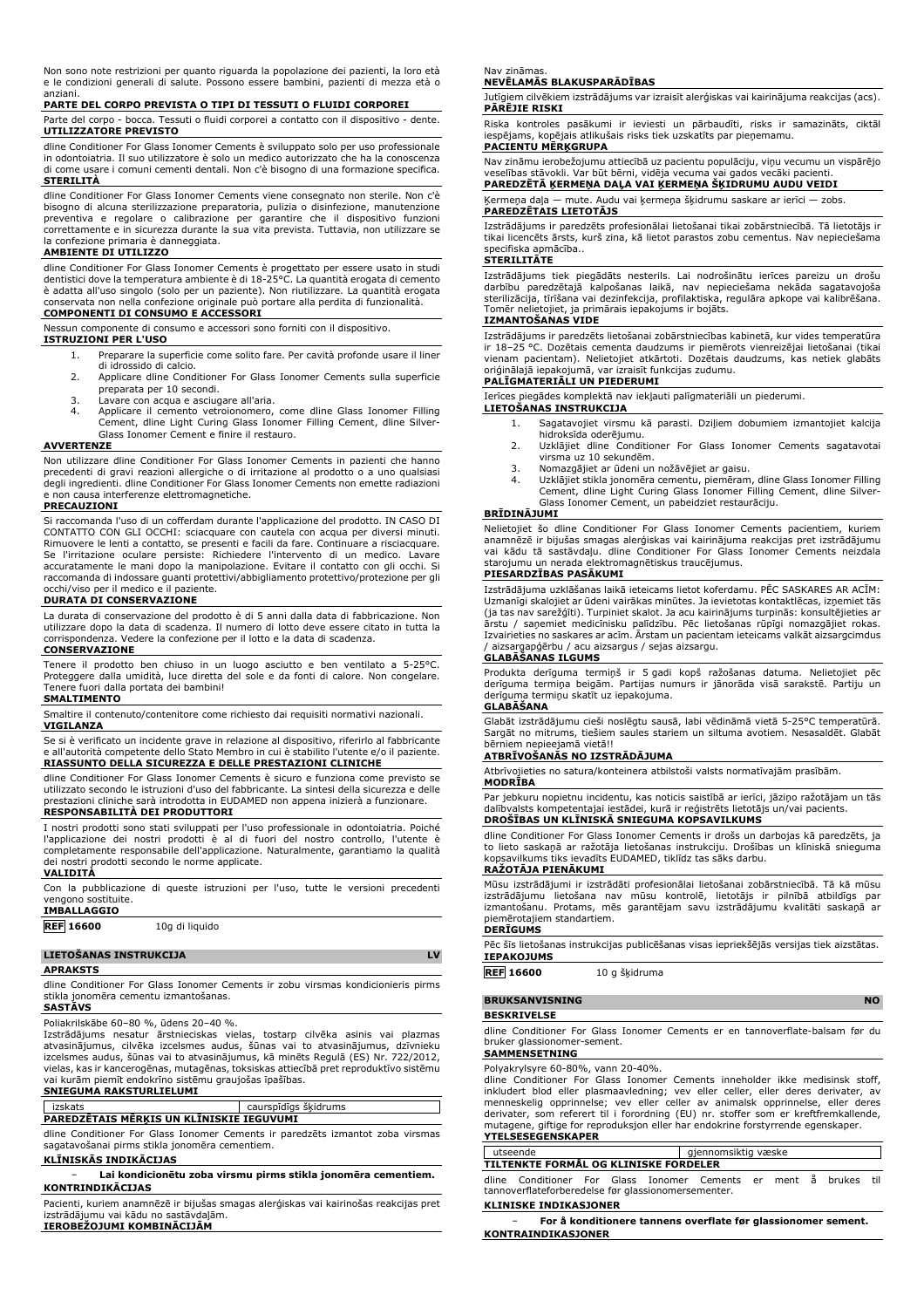#### Ingen kjente. **UØNSKEDE BIVIRKNINGER**

Hos utsatte personer kan dline Conditioner For Glass Ionomer Cements forårsake allergiske reaksjoner eller irritasjonsreaksjoner (øye).

#### **RESTRISIKOER**

Risikokontrolltiltak ble implementert og verifisert, risikoen reduseres mest mulig, den samlede restrisikoen anses å være akseptabel.

## **PASIENTMÅLGRUPPE**

Ingen restriksjoner kjent om pasientpopulasjon, alder og generelle helsetilstander. Det kan være barn, middelaldrende eller eldre pasienter.

#### **TILTENKT DEL AV KROPPEN ELLER TYPER VEV AV KROPPSVÆSKER**

En del av kroppen – munn. Vev eller kroppsvæsker kontaktet av enheten – tann. **TILTENKT BRUKER**

dline Conditioner For Glass Ionomer Cements er kun utviklet til profesjonell bruk innen tannpleie. Brukeren kan kun være lisensiert lege som har kunnskap om hvordan man bruker vanlige sementer. Det er ikke behov for spesifikk utdannelse.

#### **STERILITET**

dline Conditioner For Glass Ionomer Cements leveres ikke-sterilt. Det er ikke behov<br>for forberedende sterilisering, rengjøring eller desinfeksjon, forebyggende,<br>regelmessig vedlikehold eller kalibrering for å s i løpet av den tiltenkte levetiden. Bruk imidlertid ikke hvis primærpakken er skadet. **BRUK MILJØ**

dline Conditioner For Glass Ionomer Cements er designet for å brukes på tannlegekontor der omgivelsestemperaturen er 18-25°C. - Dispensert mengde<br>sement er egnet for engangsbruk (kun for én pasient). Skal ikke brukes på nytt.<br>Dispensert mengde som ikke oppbevars i originalpakningen kan føre ti funksjon.

#### **FORBRUKSKOMPONENTER OG TILBEHØR**

Ingen forbrukskomponenter og tilbehør følger med enheten.

#### **BRUKSANVISNING**

|  | Forbered overflaten som alltid. For dype hulrom bruk |  |  |  |
|--|------------------------------------------------------|--|--|--|
|  | kalsiumhydroksidforing.                              |  |  |  |

- kalsiumhydroksidforing. 2. Påfør dline Conditioner For Glass Ionomer Cements på klargjort overflate i 10 sek.
- 3. Vask med vann og tørk med luft.<br>4. Påfør glassionomer sement, for
- 4. Påfør glassionomer sement, for eksempel dline Glass Ionomer Filling Cement, dline Light Curing Glass Ionomer Filling Cement, dline Silver-Glass Ionomer Cement og finish restaurering.

### **ADVARSLER**

Ikke bruk produktet til pasienter som tidligere har hatt alvorlige allergiske eller irritasjonsreaksjoner på produktet eller noen av innholdsstoffene. dline Conditioner For Glass Ionomer Cements avgir ikke stråling og forårsaker ingen elektromagnetiske

# forstyrrelser. **FORHOLDSREGLER**

Det anbefales å bruke cofferdam under påføring av produktet. VED KONTAKT MED ØYNE: Skyll forsiktig med vann i flere minutter. Fjern kontaktlinser, hvis de er til<br>stede og enkle å ta ut. Fortsett skyllingen. Hvis øyeirritasjonen vedvarer: Få<br>medisinsk rådgivning/oppmerksomhet. Vask hendene gr Unngå kontakt med øynene. Det anbefales å bruke vernehansker/verneklær/vernebriller/ansiktsbeskyttelse for lege og pasient.

#### **HOLDBARHET**

Holdbarhet for produktet er 5 år fra produksjonsdato. Skal ikke brukes etter utløpsdatoen. Partinummeret skal oppgis i all korrespondanse. Se emballasje for batch- og utløpsdato.

## **OPPBEVARING**

Hold produktet tett lukket på et tørt, godt ventilert sted ved 5-25 °C. Beskyttes mot fuktighet, direkte sollys og varmekilder. Skal ikke fryses. Oppbevars utilgjengelig for barn!

#### **BORTSKAFFELSE**

Kast innhold/beholder slik beskrevet i nasjonale forskriftskrav.

#### **ÅRVÅKENHET**

Hvis det har skjedd en alvorlig hendelse i forbindelse med enhetsrapporten til produsenten og den kompetente myndigheten i medlemsstaten der brukeren og/eller pasienten er etablert.

### **OPPSUMMERING AV SIKKERHET OG KLINISK YTELSE**

dline Conditioner For Glass Ionomer Cements er trygt og fungerer som det skal hvis det brukes i henhold til produsentens bruksanvisning. Oppsummering av sikkerhet og klinisk ytelse vil bli introdusert i EUDAMED så snart det vil starte arbeidet. **PRODUSENTENS ANSVAR**

Våre produkter er kun utviklet til profesjonell bruk innen tannpleie. Siden bruken av våre produkter er utenfor vår kontroll, er brukeren fullt ut ansvarlig for applikasjonen. Selvfølgelig garanterer vi kvaliteten på våre produkter i samsvar med de anvendte standardene.

## **GYLDIGHET**

| <b>EMBALLASJE</b> | Ved publisering av denne bruksanvisningen er alle tidligere versjoner erstattet. |
|-------------------|----------------------------------------------------------------------------------|
| <b>REF 16600</b>  | 10g væske                                                                        |

## **INSTRUKCJA UŻYTKOWANIA PL**

### **OPIS**

dline Conditioner For Glass Ionomer Cements to odżywka do powierzchni zębów przed użyciem cementów glasjonomerowych. **KOMPOZYCJA**

## Kwas poliakrylowy 60-80%, woda 20-40%.

dline Conditioner For Glass Ionomer Cements nie zawiera substancji leczniczych, w tym pochodnych ludzkiej krwi lub osocza; tkanek lub komórek pochodzenia ludzkiego<br>lub ich pochodnych; tkanek lub komórek pochodzenia zwierzęcego lub ich<br>pochodnych, o których mowa w rozporządzeniu rakotwórczych, mutagenów, działających szkodliwie na rozrodczość lub mających właściwości zaburzające funkcjonowanie układu hormonalnego.

## **CHARAKTERYSTYKA WYDAJNOŚCI**

wygląd zewnętrzny przezroczysty płyn

#### **PRZEZNACZENIE I KORZYŚCI KLINICZNE**

dline Conditioner For Glass Ionomer Cements jest przeznaczony do przygotowania powierzchni zębów przed zastosowaniem cementów glasjonomerowych.

#### **WSKAZANIA KLINICZNE** − **Do kondycjonowania powierzchni zęba wcześniejszymi cementami glasjonomerowymi.**

### **PRZECIWWSKAZANIA**

Pacjenci, u których w przeszłości występowały ciężkie reakcje alergiczne lub podrażnienia na produkt lub którykolwiek ze składników. **OGRANICZENIA DOTYCZĄCE ŁĄCZENIA**

#### Nieznane.

#### **NIEPOŻĄDANE SKUTKI UBOCZNE**

U osób podatnych dline Conditioner For Glass Ionomer Cements może wywoływać reakcje alergiczne lub podrażnienia (oczy). **RYZYKO RESZTKOWE**

Wdrożono i zweryfikowano środki kontroli ryzyka, ryzyko jest ograniczone w jak największym stopniu, całkowite ryzyko szczątkowe ocenia się jako akceptowalne.

## **GRUPA DOCELOWA PACJENTÓW**

Brak znanych ograniczeń dotyczących populacji pacjentów, ich wieku i ogólnego stanu zdrowia. Mogą to być dzieci, pacjent w średnim lub podeszłym wieku. **PRZEZNACZONA CZĘŚĆ CIAŁA LUB RODZAJE TKANEK PŁYNÓW USTROJOWYCH**

Część ciała - usta. Tkanki lub płyny ustrojowe, z którymi styka się urządzenie - ząb. **DOCELOWY UŻYTKOWNIK**

dline Conditioner For Glass Ionomer Cements przeznaczony wyłącznie do użytku profesjonalnego w stomatologii. Licencjonowany tylko dla lekarza, który ma wiedzę, jak używać popularnych cementów. Nie ma potrzeby specjalnego szkolenia. **STERYLNOŚĆ**

## dline Conditioner For Glass Ionomer Cements dostarczany jest w stanie niesterylnym. Nie ma potrzeby jakiejkolwiek wstępnej sterylizacji, czyszczenia lub dezynfekcji, profilaktycznej, regularnej konserwacji lub kalibracji, aby zapewnić prawidłowe i bezpieczne działanie urządzenia w całym przewidzianym okresie użytkowania. Nie używaj jednak urządzenia, jeśli opakowanie bezpośrednie jest uszkodzone.

#### **MIEJSCE UŻYCIA**

dline Conditioner For Glass Ionomer Cements przeznaczony do użytku w gabinecie stomatologicznym, w którym panuje temperatura otoczenia 18-25°C. Dozowana ilość cementu nadaje się do jednorazowego użytku (tylko dla jednego pacjenta). Nie używać ponownie. Dozowana ilość przechowywana nie w oryginalnym opakowaniu może prowadzić do utraty funkcjonalności.

#### **MATERIAŁY EKSPLOATACYJNE I AKCESORIA**

Z urządzeniem nie są dostarczane żadne materiały eksploatacyjne ani akcesoria. **INSTRUKCJA UŻYTKOWANIA**

- 1. Przygotować powierzchnię jak zawsze. W przypadku głębokich ubytków należy użyć podkładu z wodorotlenku wapnia.
- 2. Nałożyć dline Conditioner For Glass Ionomer Cements na przygotowaną
- powierzchnię na 10 sek. 3. Umyć wodą i wysuszyć powietrzem.
- 4. Nałożyć cement glasjonomerowy, taki jak dline Glass Ionomer Filling Cement, dline Light Curing Glass Ionomer Filling Cement, dline Silver-Glass Ionomer Cement i wykończyć odbudowę.

#### **OSTRZEŻENIA**

Nie należy stosować produktu u pacjentów, u których w przeszłości występowały ciężkie reakcje alergiczne lub podrażnienia na produkt lub którykolwiek ze składników. dline Conditioner For Glass Ionomer Cements nie emituje promieniowania i nie powoduje żadnych zakłóceń elektromagnetycznych. **ŚRODKI OSTROŻNOŚCI**

Podczas aplikacji produktu zaleca się stosowanie koferdamu. W PRZYPADKU DOSTANIA SIĘ PRODUKTU DO OCZU: Ostrożnie płukać wodą przez kilka minut. Zdjąć soczewki kontaktowe, jeśli są obecne. Kontynuować płukanie. Jeśli podrażnienie oczu utrzymuje się: Zasięgnąć porady/zgłosić się pod opiekę lekarza. Dokładnie umyć ręce po użyciu. Unikać kontaktu z oczami. Zaleca się noszenie rękawic ochronnych/odzieży ochronnej/ochrony oczu/ochrony twarzy dla lekarza i pacjenta.

### **OKRES TRWAŁOŚCI**

Okres trwałości produktu wynosi 2/3/4 lata od daty produkcji. Nie używać po upływie terminu ważności. W całej korespondencji należy podawać numer partii. Data serii i data ważności znajduje się na opakowaniu.

#### **PRZECHOWYWANIE**

Przechowywać produkt szczelnie zamknięty w suchym, dobrze wentylowanym miejscu w temperaturze 5-25°C. Chronić przed wilgoć, bezpośrednim działaniem promieni słonecznych i źródeł ciepła. Nie zamrażać. Trzymać z dala od dzieci! **UTYLIZACJA**

Zawartość/pojemnik usuwać do zgodnie z krajowymi wymogami prawnymi. **CZUJNOŚĆ**

Jeżeli jakikolwiek poważny incydent, który miał miejsce w związku z urządzeniem, zgłaszany jest producentowi i właściwemu organowi państwa członkowskiego, w którym użytkownik i/lub pacjent ma siedzibę.

## **PODSUMOWANIE BEZPIECZEŃSTWA I WYNIKÓW KLINICZNYCH**

dline Conditioner For Glass Ionomer Cements jest bezpieczny i działa zgodnie z przeznaczeniem, jeśli jest używany zgodnie z instrukcją użytkowania producenta. Podsumowanie bezpieczeństwa i wyników klinicznych zostanie wprowadzone do EUDAMED, gdy tylko zacznie działać.

## **ODPOWIEDZIALNOŚĆ PRODUCENTA**

Nasze produkty zostały stworzone z myślą o profesjonalnym zastosowaniu w stomatologii. Ponieważ zastosowanie naszych produktów jest poza naszą kontrolą, użytkownik jest w pełni odpowiedzialny za aplikację. Oczywiście gwarantujemy jakość naszych produktów zgodną z obowiązującymi normami. **WAŻNOŚĆ**

Wraz z opublikowaniem niniejszej instrukcji użytkowania wszystkie poprzednie wersje tracą ważność.

**OPAKOWANIE REF 16600** 10g płynu

**INSTRUÇÕES DE USO** 

**DESCRIÇÃO**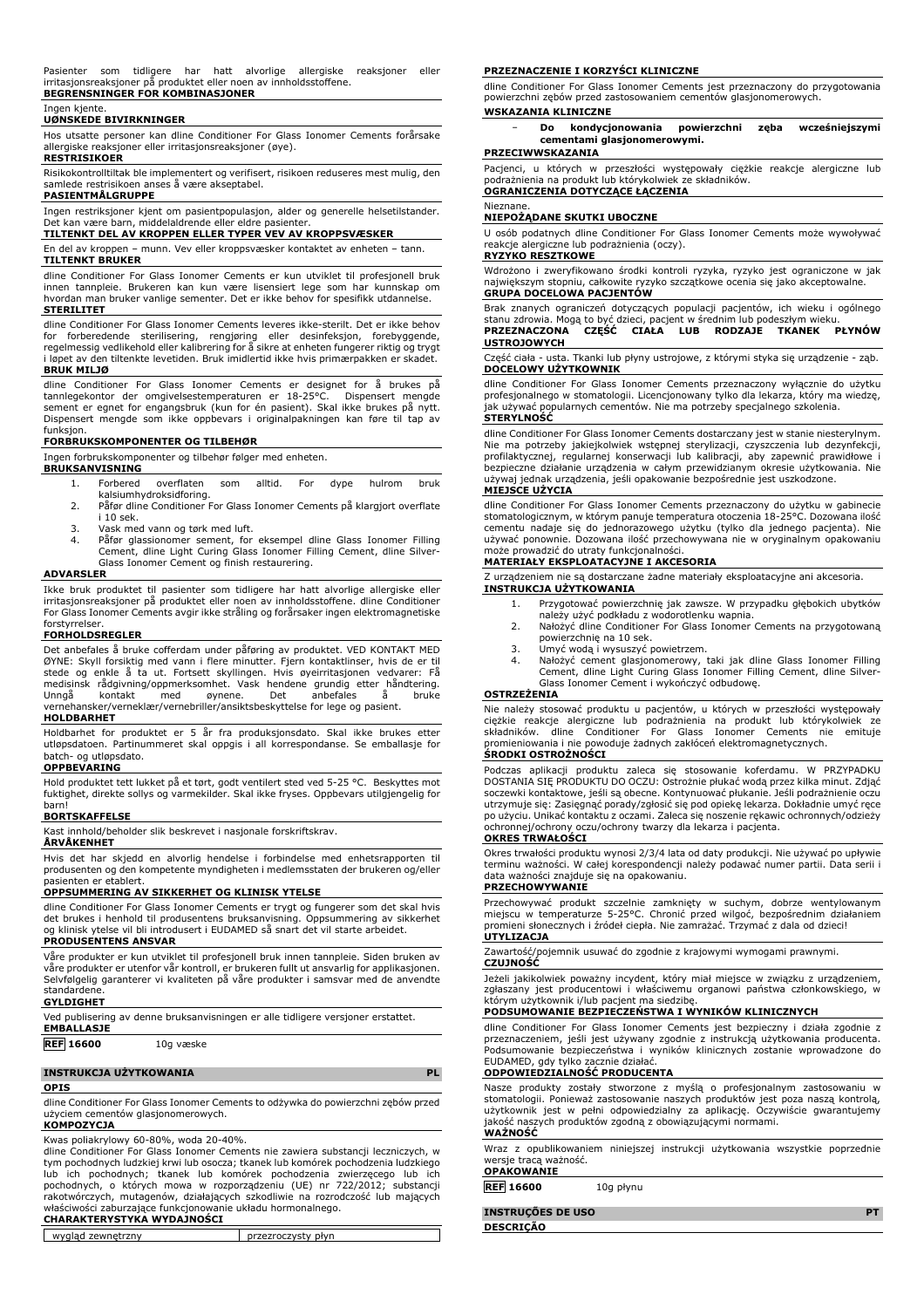dline Conditioner For Glass Ionomer Cements é um condicionador de superfície dentária antes do uso de cimentos de ionômero de vidro.

## **COMPOSIÇÃO**

Ácido poliacrílico 60-80%, água 20-40%. dline Conditioner For Glass Ionomer Cements não contém substâncias médicas, incluindo sangue humano ou derivados de plasma; tecidos ou células, ou seus derivados, de origem humana; tecidos ou células de origem animal, ou seus derivados, conforme referido no Regulamento (UE) n.º 722/2012; substâncias cancerígenas, mutagénicas, tóxicas para a reprodução ou com propriedades de

# desregulação endócrina. **CARACTERÍSTICAS DE PERFORMANCE**

| CARACTERISTICAS DE FERTORMANCE |                      |  |  |  |
|--------------------------------|----------------------|--|--|--|
|                                |                      |  |  |  |
| $nonr\hat{a}noi\hat{b}$        | Líquido trancparonto |  |  |  |

| i dudielicid                                       | iluuluv trahsbarente |
|----------------------------------------------------|----------------------|
| <b>FINALIDADE PRETENDIDA E BENEFICIOS CLINICOS</b> |                      |

O dline Conditioner For Glass Ionomer Cements deve ser usado na preparação da superfície dentária antes de cimentos de ionómero de vidro.

#### **INDICAÇÕES CLÍNICAS**

− **Para condicionar a superfície do dente antes dos cimentos de ionômero de vidro.**

#### **CONTRA-INDICAÇÕES**

Pacientes com histórico de reações alérgicas graves ou irritação ao produto ou a qualquer um dos ingredientes.

#### **RESTRIÇÕES A COMBINAÇÕES** Nenhum conhecido.

## **EFEITOS COLATERAIS INDESEJÁVEIS**

Em indivíduos que sejam suscetíveis, dline Conditioner For Glass Ionomer Cements pode causar reações alérgicas ou de irritação (olhos).

### **RISCOS RESIDUAIS**

Foram implementadas e verificadas medidas de controlo de risco, o risco foi reduzido tanto quanto possível, o risco residual geral é considerado aceitável.

#### **GRUPO-ALVO DE PACIENTES**

Não há restrições conhecidas em relação à população de pacientes, a sua idade e condições gerais de saúde. Pode destinar-se a crianças, pacientes de meia-idade ou idosos.

#### **PARTE PRETENDIDA DO CORPO OU TIPOS DE TECIDOS DE FLUIDOS CORPORAIS**

Parte do corpo - boca. Tecidos ou fluidos corporais em contacto com o dispositivo dente.

## **UTILIZADOR PRETENDIDO**

Produto desenvolvido exclusivamente para o uso profissional em odontologia. O seu utilizador deve ser um médico licenciado que tenha conhecimentos sobre como usar odontológicas comuns. Não há necessidade de formação específica **ESTERILIDADE**

dline Conditioner For Glass Ionomer Cements é entregue não esterilizado. Não há necessidade de qualquer esterilização preparatória, limpeza ou desinfecção, manutenção preventiva regular ou calibração para garantir que o dispositivo opere de forma adequada e segura durante a sua vida útil prevista. No entanto, não use se a embalagem principal estiver danificada.

#### **AMBIENTE DE USO**

dline Conditioner For Glass Ionomer Cements foi desenvolvido para ser usado em consultório odontológico onde a temperatura ambiente é de 18-25 ° C. A quantidade dispensada de cimento é adequada para uso único (apenas para um paciente). Não reutilize. Quantidade dispensada mantida fora da embalagem original pode levar à perda de função.

#### **COMPONENTES CONSUMÍVEIS E ACESSÓRIOS**

Não é fornecido nenhum componente consumível e acessório com o dispositivo. **INSTRUÇÕES DE USO**

- 1. Prepare a superfície normalmente. Para cavidades profundas, use liner de hidróxido de cálcio.
- 2. Aplique dline Conditioner For Glass Ionomer Cements na superfície preparada durante 10 seg.
- 
- 3. Lave com água e seque com ar. 4. Aplicar cimento de ionómero de vidro, como dline Glass Ionomer Filling Cement, dline Light Curing Glass Ionomer Filling Cement, dline Silver-Glass Ionomer Cement e finalizar a restauração.

#### **AVISOS**

Não use o produto com pacientes com histórico de reações alérgicas graves ou irritação ao produto ou a qualquer um dos ingredientes. dline Conditioner For Glass Ionomer Cements não emite radiação e não causa interferências eletromagnéticas. **PRECAUÇÕES**

Recomenda-se o uso de uma ensecadeira durante a aplicação do produto. SE ENTRAR EM CONTACTO COM OS OLHOS: enxague cuidadosamente com água durante vários minutos. Remova as lentes de contacto, se presentes e fáceis de retirar. Continue a enxaguar. Se a irritação nos olhos persistir: Procure orientação/atenção médica. Lave bem as mãos após manusear. Evite contacto com os olhos. Recomenda-se o uso de luvas de proteção/roupas de proteção/proteção ocular/proteção facial para médico e paciente.

## **VALIDADE**

O prazo de validade do produto é de 5 anos a partir da data de fabrico. Não use após a data de validade. O número do lote deve ser citado em toda a correspondência. Verifique a embalagem para ver o lote e data de validade.

## **ARMAZENAMENTO**

Manter o produto bem fechado em local seco e bem ventilado a 5-25°C. Proteja da humidade, luz solar direta e de fontes de calor. Não congele. Mantenha fora do alcance das crianças!

## **ELIMINAÇÃO**

Descarte o conteúdo/recipiente conforme exigido pelos requisitos regulamentares nacionais.

#### **VIGILÂNCIA**

Se qualquer incidente grave ocorrer em relação ao dispositivo, informe o fabricante e a autoridade competente do Estado-Membro em que o utilizador e/ou paciente está estabelecido.

## **RESUMO DE SEGURANÇA E DESEMPENHO CLÍNICO**

dline Conditioner For Glass Ionomer Cements é seguro e tem o desempenho esperado se for usado de acordo com as instruções de uso do fabricante. O resumo de segurança e desempenho clínico será introduzido no EUDAMED assim que começar a

# funcionar. **RESPONSABILIDADE DO FABRICANTE**

Os nossos produtos foram desenvolvidos para uso profissional em odontologia. Como a aplicação dos nossos produtos está além do nosso controlo, o utilizador é totalmente responsável pela aplicação. Garantimos, naturalmente, a qualidade dos nossos produtos de acordo com as normas aplicadas.

#### **VALIDADE**

Após a publicação destas instruções de uso, todas as versões anteriores são substituídas.

**EMBALAGEM REF 16600** 10g de líquido

#### **INSTRUCȚIUNI DE UTILIZARE RO**

**DESCRIERE**

dline Conditioner For Glass Ionomer Cements este un balsam de suprafață al dinților înainte de a utiliza cimenturi ionomer de sticlă. **COMPOZIȚIE**

## Acid poliacrilic 60-80%, apă 20-40%.

dline Conditioner For Glass Ionomer Cements nu conține substanțe medicinale, inclusiv sânge uman sau derivate din plasmă; țesuturi sau celule de origine umană sau derivatele lor; țesuturi sau celule de origine animală sau derivatele lor, conform Reglementării (UE) Nr. 722/2012; substanțe cancerigene, mutagene, toxice pentru reproducere sau cu proprietăți destructive pentru sistemul endocrin.

#### **CARACTERISTICI DE PERFORMANȚĂ**

| aspect                                   | lichid transparent |
|------------------------------------------|--------------------|
| UTILIZARE DESTINATĂ SI BENEFICII CLINICE |                    |
|                                          |                    |

dline Conditioner For Glass Ionomer Cements este destinat pregătirii suprafeței dentare înaintea aplicării cimenturilor glasionomere.

## **INDICAȚII CLINICE**

− **Pentru a condiționa suprafața dintelui în prealabil cimenturi ionomer de sticlă.**

#### **CONTRAINDICAȚII**

Pacienți cu un istoric de alergii severe sau reacții de iritație la produs sau la unul din ingredientele sale.

## **REACȚII LA COMBINAȚII**

#### Nu se cunosc. **EFECTE ADVERSE NEPLĂCUTE**

I Produsul ar putea cauza reacții alergice sau de iritație (ochi) indivizilor susceptibili. **RISCURI REZIDUALE**

Au fost implementate și verificate măsuri de control al riscului pentru a-l reduce cât mai mult posibil; riscul rezidual general este considerat ca fiind unul acceptabil. **GRUPUL DE PACIENȚI-ȚINTĂ**

Nu există restricții cu privire la populația de pacienți, vârstă și stare de sănătate generală. Aceștia pot fi copii, adulți de vârstă mijlocie sau persoane în vârstă. **PARTEA CORPULUI SAU TIPURI DE ȚESUTURI ȘI FLUIDE CORESPUNZĂTOARE**

Părți ale corpului – cavitatea bucală. Țesuturi sau fluide care intră în contact cu dispozitivul – dinte.

#### **UTILIZATOR DESTINAT**

Produsul este destinat exclusiv utilizării stomatologice profesionale. Utilizatorii săi pot fi medici care au dobândit cunoștința necesară utilizării cimenturilor dentare. Nu este nevoie de un instructaj specific.

#### **STERILITATE**

dline Conditioner For Glass Ionomer Cements este livrat nesteril. Nu este nevoie de nicio sterilizare preparatoare, curățare sau dezinfecție, mentenanță preventivă, regulată sau calibrare pentru ca acest dispozitiv să fie utilizat în siguranță pe parcursul duratei sale de viață. Cu toate acestea, a nu se utiliza dacă pachetul este deteriorat.

#### **MEDIU DE UTILIZARE**

dline Conditioner For Glass Ionomer Cements este destinat folosirii în cabinetele dentare unde temperatura ambientală este cuprinsă între 18 și 25 °C. Cantitatea eliberată de ciment este suficientă pentru o singură utilizare (la un singur pacient). A nu se refolosi acestea. Cantitatea eliberată păstrată altundeva decât în pachetul original își poate pierde proprietățile de funcționare. **COMPONENTE ȘI ACCESORII CONSUMABILE**

Dispozitivul nu este însoțit de consumabile sau accesorii.

#### **INSTRUCȚIUNI DE UTILIZARE**

- 1. Pregătiți suprafața, ca de obicei. Pentru carii profunde folosiți liner cu hidroxid de calciu. 2. Aplicați dline Conditioner For Glass Ionomer Cements pe suprafața
- pregătită timp de 10 secunde.
- 3. Spălați cu apă și uscați cu aer.<br>4. Aplicati un ciment glasionome
- 4. Aplicați un ciment glasionomer, cum ar fi dline Glass Ionomer Filling Cement, dline Light Curing Glass Ionomer Filling Cement, dline Silver-Glass Ionomer Cement și Finisați restaurarea.

## **AVERTISMENTE**

A nu se utiliza la pacienții cu un istoric de alergii severe sau reacții cu iritație la produs sau la orice din ingredientele sale. Produsul nu emite radiații și nu cauzează interferențe electromagnetice.

## **PRECAUȚII**

Este recomandată folosirea digii dentare în timpul aplicării produsului. LA CONTACTUL CU OCHII: Clătiți atent cu apă timp de câteva minute. Înlăturați lentilele de contact dacă sunt prezente. Continuați clătirea. Dacă iritația ochilor persistă, consultați medicul. Spălați-vă bine mâinile după folosire. Evitați contactul cu ochii. Este recomandată folosirea echipamentului de protecție pentru mâini, corp, ochi și față, atât pentru medic cât și pentru pacient.

### **DURATĂ DE VIAȚĂ**

Durata de viață a produsului este de 5 ani de la data fabricării. A nu se folosi după data expirării. Numărul lotului trebuie menționat în orice corespondență. Vedeți pe ambalaj lotul și data expirării.

#### **DEPOZITARE**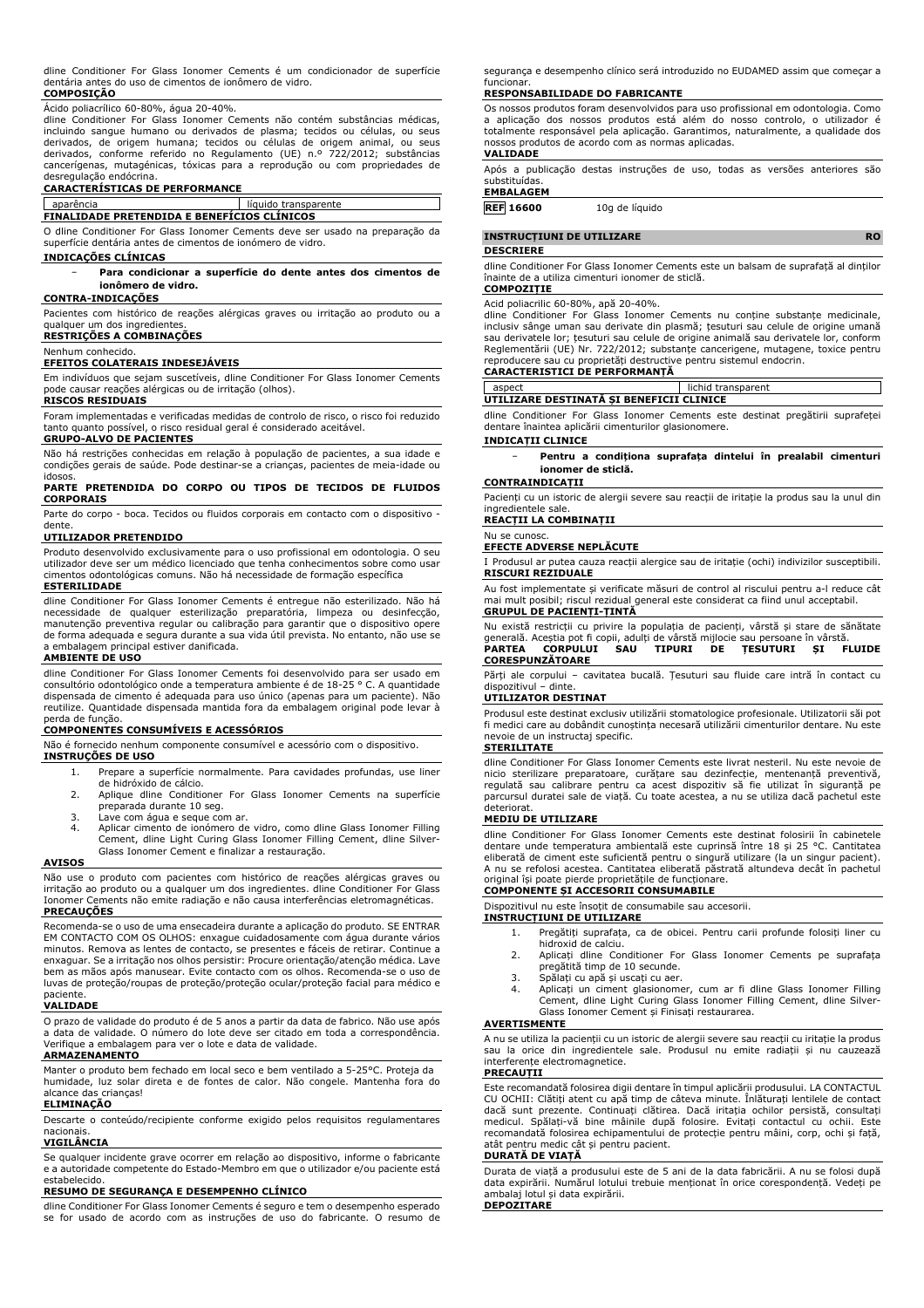|           | Tineți produsul etanș într-un loc uscat, bine aerisit, la 5-25 °C. A se proteja de    |  |  |  |  |  |  |
|-----------|---------------------------------------------------------------------------------------|--|--|--|--|--|--|
|           | umiditate, lumina directă a soarelui și de surse de căldură. A nu se lăsa la îndemâna |  |  |  |  |  |  |
| coniilorl |                                                                                       |  |  |  |  |  |  |

# copiilor! **DEBARASARE**

Aruncați conținutul/recipientul conform reglementărilor naționale.

#### **VIGILENȚĂ**

Dacă a avut loc orice incident serios legat de dispozitiv, raportați-l la autoritatea competentă din Statul Membru în care este stabilit utilizatorul și/sau brevetul.

# **REZUMAT SIGURANȚĂ ȘI PERFORMANȚĂ CLINICĂ**

dline Conditioner For Glass Ionomer Cements este sigur și se comportă conform utilizării destinate atunci când se folosește conform instrucțiunilor producătorului. Sumarul siguranței și al performanței clinice vor fi introduse în EUDAMED imediat după începerea utilizării.

## **RESPONSABILITATEA PRODUCĂTORULUI**

Produsele noastre au fost dezvoltate exclusiv în scopul utilizării stomatologice profesionale. Având în vedere că nu putem controla modul de aplicare a produselor noastre, utilizatorul este pe deplin responsabil de acesta. Desigur, garantăm calitatea produselor noastre, raportată la standardele în vigoare.

#### **VALABILITATE**

Odată cu publicarea acestor instrucțiuni de utilizare, toate versiunile anterioare sunt anulate.

## **AMBALAJ**

**REF 16600** 10g lichid

#### **NÁVOD NA POUŽITIE SK**

#### **POPIS**

dline Conditioner For Glass Ionomer Cements je kondicionér povrchu zubov pred použitím skloionomerných cementov. **ZLOŽENIE**

Kyselina polyakrylová 60-80 %, voda 20-40 %.

dline Conditioner For Glass Ionomer Cements neobsahuje liečiva, vrátane derivátov ľudskej krvi alebo plazmy; tkanivá alebo bunky alebo ich deriváty ľudského pôvodu; tkanivá alebo bunky živočíšneho pôvodu alebo ich deriváty podľa Nariadenia (EÚ) č. 722/2012; látky, ktoré sú karcinogénne, mutagénne, toxické pre reprodukciu alebo majú vlastnosti narušujúce endokrinný systém.

## **VÝKONOVÉ CHARAKTERISTIKY**

| vzhľac<br>transparentná kvapalina |  |  |  |
|-----------------------------------|--|--|--|
| ZAMÝŠĽANÝ ÚČEL A KLINICKÉ VÝHODY  |  |  |  |

dline Conditioner For Glass Ionomer Cements je určený na použitie k príprave povrchu zubov pred sklenenými ionomerovými cementy.

## **KLINICKÉ INDIKÁCIE**

− **Na úpravu povrchu zuba pred sklomionomernými cementmi.**

# **KONTRAINDIKÁCIE**

Pacienti, ktorí majú v anamnéze závažné alergické alebo podráždené reakcie na produkt alebo na ktorúkoľvek zložku prípravku. **OBMEDZENIE KOMBINÁCIÍ**

## Nie sú známe.

## **NEŽIADUCE VEDĽAJŠIE ÚČINKY**

U citlivých jedincov môže dline Conditioner For Glass Ionomer Cements spôsobiť alergické alebo dráždivé reakcie (oči).

#### **ZVYŠKOVÉ RIZIKÁ**

Bola implementovaná a overená opatrení na kontrolu rizík, riziko je čo najviac znížilo, celkové zvyškové riziko je považované za prijateľné. **CIEĽOVÁ SKUPINA PACIENTOV**

Nie sú známe žiadne obmedzenia týkajúce sa populácie pacientov, ich veku a celkového zdravotného stavu. Môžu to byť aj deti, pacienti stredného veku alebo starší pacienti.

### **ZAMÝŠĽANÁ ČASŤ TELA ALEBO TYPY TKANÍV TELESNÝCH TEKUTÍN**

Časť tela - ústa. Tkanivá alebo telesné tekutiny v kontakte s prístrojom - zub. **URČENÝ POUŽÍVATEĽ**

dline Conditioner For Glass Ionomer Cements je vyvinutý len pre profesionálne použitie v stomatológii. Použiť ho môže iba lekár s licenciou, ktorý má znalosti o používaní bežných dentálnych cementov. Nie je potreba zvláštneho školenia.

#### **STERILITA**

dline Conditioner For Glass Ionomer Cements je dodávaný nesterilný. Nie je potrebné vykonávať žiadnu prípravnú sterilizáciu, čistenie alebo dezinfekciu, preventívnu, pravidelnú údržbu alebo kalibráciu, aby bolo zaistené, že zariadenie pracuje správne a bezpečne po celú dobu jeho životnosti. Nepoužívajte však, ak je primárny balíček poškodený.

### **PROSTREDIE POUŽITIA**

Výrobok je určený na použitie v zubnej ordinácii, kde je teplota okolia 18-25 °C. Vydané množstvo cementu je vhodné pre jednorazové použitie (iba pre jedného pacienta). Nepoužívajte znova. Vydané množstvo, ktoré nie je v pôvodnom obale, môže viesť k strate funkcie.

## **SPOTREBNÉ SÚČASTI A PRÍSLUŠENSTVO**

So zariadením nie sú dodávané žiadne spotrebné súčasti ani príslušenstvo.

## **NÁVOD NA POUŽITIE**

- 1. Pripravte povrch ako vždy. Pre hlboké dutiny použite hydroxid vápenatý. 2. Aplikujte dline Conditioner For Glass Ionomer Cements na pripravený
- 
- povrch po dobu 10 s. 3. Umyte vodou a osušte vzduchom. 4. Naneste skloionomérny cement, ako je dline Glass Ionomer Filling Cement, dline Light Curing Glass Ionomer Filling Cement, dline Silver-Glass Ionomer Cement a dokončite výplň.

## **VAROVANIE**

Nepoužívajte prípravok u pacientov, ktorí v minulosti mali závažné alergické alebo podráždené reakcie na produkt alebo na niektorú zo zložiek. dline Conditioner For Glass Ionomer Cements nevyžaruje žiarenie a nespôsobuje žiadne elektromagnetické rušenie.

### **OPATRENIE**

Počas aplikácie produktu sa odporúča používať kofferdam. PO ZASIAHNUTÍ OČÍ: Niekoľko minút ich opatrne vyplachujte vodou. Vyberte kontaktné šošovky, ak sú nasadené a ak je to ľahké. Pokračujte vo vyplachovaní. Pokiaľ podráždenie očí pretrváva: Vyhľadajte lekársku pomoc/starostlivosť. Po manipulácii si dôkladne

umyte ruky. Vyhnite sa kontaktu s okom. Pre lekára a pacienta sa odporúča nosiť ochranné rukavice/ochranný odev/ochranu očí/ochranu tváre. **SKLADOVATEĽNOSŤ**

Doba použiteľnosti produktu je 5 roky od dátumu výroby. Nepoužívajte po dátume exspirácie. Vo všetkých korešpondencia by malo byť uvedené číslo šarže. Šarže a dátum spotreby pozri balenia.

#### **SKLADOVANIE**

Uchovávajte produkt tesne uzavretú na suchom, dobre vetranom mieste pri teplote 5-25 °C. Chráňte pred vlhkosť, priamym slnečným žiarením a zdrojmi tepla. Chráňte pred mrazom. Udržujte mimo dosahu detí!

## **LIKVIDÁCIA**

Obsah/obal zlikvidujte v súlade s požiadavkami národných predpisov.

## **BDELOSŤ**

Ak sa stane akýkoľvek závažný incident, ku ktorému došlo v súvislosti so zariadením, hlási sa to výrobcovi a príslušnému orgánu členského štátu, v ktorom sa používateľ alebo pacient nachádza.

#### **SÚHRN BEZPEČNOSTI A KLINICKÉHO VÝKONU**

dline Conditioner For Glass Ionomer Cements je bezpečný a funguje tak, ako bolo zamýšľané, ak je používaný v súlade s pokynmi výrobcu na použitie. Súhrn bezpečnosti a klinického výkonu bude do EUDAMED zavedený, akonáhle začne pracovať.

## **ZODPOVEDNOSŤ VÝROBCOV**

Naše výrobky boli vyvinuté pre profesionálne použitie v stomatológii. Pretože aplikácia našich produktov je mimo našu kontrolu, je za aplikáciu plne zodpovedný užívateľ. Samozrejme garantujeme kvalitu našich produktov v súlade s platnými normami.

#### **DOBA PLATNOSTI**

Po uverejnení tohto návodu na použitie sú nahradené všetky predchádzajúce verzie. **OBAL**

## **REF 16600** 10g tekutiny

## **NAVODILA ZA UPORABO SL**

**OPIS**

dline Conditioner For Glass Ionomer Cements je regenerator zobne površine pred uporabo stekloionomernih cementov.

## **SESTAVA**

Poliakrilna kislina 60-80%, voda 20-40%.

dline Conditioner For Glass Ionomer Cements ne vsebuje zdravilnih snovi, vključno s človeško krvjo ali predelano plazmo; tkiv, celic ali derivatov človeškega izvora; tkiv ali celic živalskega izvora ali njihovih derivatov po Uredbi (EU) Št. 722/2012; snovi, ki so rakotvorne, mutagene, strupene za reprodukcijo ali imajo endokrine moteče

# lastnosti. **ZNAČILNOSTI DELOVANJA**

| videz                                                                              | prozorna tekočina |  |
|------------------------------------------------------------------------------------|-------------------|--|
| PREDVIDENI NAMEN ZDRAVLJENJA IN KORISTI                                            |                   |  |
| dline Conditioner For Glass Ionomer Cements je namenjen pripravi površine zob pred |                   |  |

steklasto ionomernim cementiranjem.

## **KLINIČNE INDIKACIJE**

− **Za kondicioniranje površine zoba predhodno steklenoionomerne cemente.**

## **KONTRAINDIKACIJE**

Bolniki, ki so imeli hude alergične reakcije ali reakcijo draženja na izdelek ali katero koli njegovo sestavino.

#### **OMEJITVE ZA KOMBINACIJE**

Niso poznani. **NEŽELENI STRANSKI UČINKI**

Pri posameznikih, ki so podvrženi alergijam, lahko dline Conditioner For Glass Ionomer Cements povzroči alergijske ali dražilne reakcije (oko).

## **PREOSTALA TVEGANJA**

Ukrepi za nadzor tveganja so bili izvedeni in preverjeni. Tveganje je bilo minimalizirano, skupno preostalo tveganje je bilo ocenjeno kot sprejemljivo. **CILJNA SKUPINA PACIENTA**

Omejitev glede populacije pacientov, njihove starosti in splošnih zdravstvenih razmer ni. Zdravi se lahko tako otroke kot vse druge starostne skupine, tudi starejše

# paciente. **PREDVIDENI DEL TELESA ALI VRSTE TKIV V TELESNIH TEKOČINAH**

Del telesa - usta. Tkiva ali telesne tekočine, s katerimi pripomoček pride v stik - zob. **PREDVIDENI UPORABNIK**

dline Conditioner For Glass Ionomer Cements je bil razvit samo za profesionalno uporabo v zobozdravstvu. Uporablja ga lahko samo licenciran zobozdravnik ki ima znanje o uporabi zobnih cementov.

#### **STERILNOST**

Dobavljen dline Conditioner For Glass Ionomer Cements je ne-sterilen. Za zagotovitev pravilnega in varnega delovanja pripomočka v predvidenem življenjskem obdobju sterilizacija, čiščenje ali razkuževanje, preventivno ali redno vzdrževanje ali kalibracija ni potrebna. Toda, če je prejmete izdelek v poškodovani embalaži, ga ne uporabljajte.

## **OKOLJE UPORABE**

dline Conditioner For Glass Ionomer Cements je namenjen za uporabo v zobozdravstveni ordinaciji, kjer je standardna temperatura prostora med 18 in 25°C. Posamezni odmerek cementa je primeren za enkratno uporabo (samo za enega pacienta). Ni za ponovno uporabo. Odmerek, ki ni več shranjen v originalni embalaži, lahko izgubi svojo funkcijo.

#### **POTROŠNI MATERIAL IN DODATKI**

Pripomočku ni priložen potrošni material, drugi sestavni deli in dodatki.

- **NAVODILA ZA UPORABO** 1. Površino pripravite kot običajno. Za globoke luknje uporabite podlago iz
	- kalcijevega hidroksida. 2. Na pripravljeno površino nanesite dline Conditioner For Glass Ionomer Cements in pustite učinkovati 10 sekund.
	-
	- 3. Sperite z vodo in posušite z zrakom. 4. Nanesite steklasto ionomerni cement, kot je dline Glass Ionomer Filling Cement, dline Light Curing Glass Ionomer Filling Cement, dline Silver-Glass Ionomer Cement in zaključite obnovo zoba.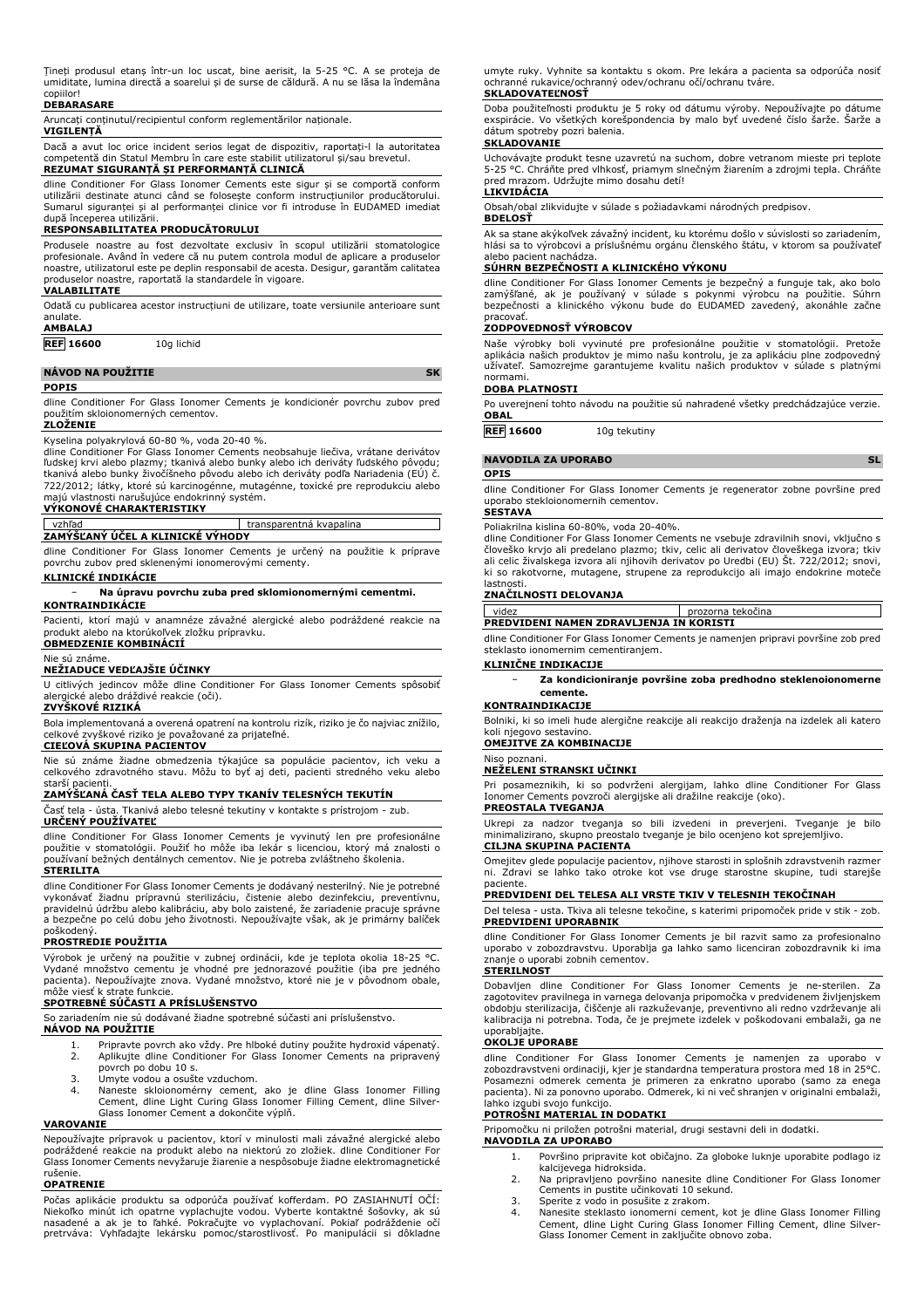#### **OPOZORILA**

dline Conditioner For Glass Ionomer Cements ne uporabljajte pri pacientih, ki so že kdaj imeli hude alergijske reakcije ali draženje na ta izdelek ali katero koli njegovo sestavino. dline Conditioner For Glass Ionomer Cementsne oddaja sevanja in ne povzroča elektromagnetnih motenj.

## **PREVIDNOSTNI UKREPI**

Med nanašanjem izdelka je priporočljivo uporabljati cofferdam. ČE PRIDE V OČI: Nekaj minut previdno izpirajte z vodo. Če je možno in enostavno izvedljivo, odstranite kontaktne leče. Nadaljujte z izpiranjem. Če draženje oči ne pojenja, poiščite zdravniško pomoč. Po postopku si temeljito umijte roke. Poskrbite, da ne pride v stik z očmi. Priporočljivo je, da zobozdravnik in pacient nosita zaščitne rokavice/zaščitno obleko/zaščito za oči/zaščito za obraz. **ROK UPORABE**

Rok uporabe izdelka je 5 leta od datuma izdelave. Ne uporabljajte po pretečenem datumu. V vseh dopisih morate navesti številko serije. Za številko serije in rok uporabe glejte embalažo.

### **SKLADIŠČENJE**

Izdelek hranite v tesno zaprti embalaži in v suhem ter dobro prezračevanem prostoru pri temperaturi med 5-25°C. Ne izpostavljajte vlago, direktni sončni svetlobi in virom toplote. Ne zamrzujte. Hranite izven dosega otrok!

## **ODLAGANJE ODPADKOV**

Vsebino/embalažo zavrzite v skladu z nacionalnimi predpisi.

## **PAZLJIVOST**

Če pride do kakršnega koli resnega incidenta, ki se v zvezi s pripomočkom zgodi pacientu, to takoj sporočite proizvajalcu in pristojnemu organu države članice, v kateri uporabnik in/ali pacient prebiva.

## **POVZETEK VARNOSTNIH OPOZORIL IN KLINIČNIH UČINKOVITOSTI**

dline Conditioner For Glass Ionomer Cements je varen in deluje, kot je predvideno, če se uporablja v skladu s proizvajalčevimi navodili za uporabo. Povzetek varnostnih opozoril in klinične učinkovitosti bo predstavljen v EUDAMED takoj, ko bo predstavljen trau.

### **ODGOVORNOST PROIZVAJALCA**

Naši izdelki so bili razviti za profesionalno uporabo v zobozdravstvu. Ker uporaba naših izdelkov ni več pod našim nadzorom, je uporabnik v celoti odgovoren za njihovo aplikacijo. Seveda pa zagotavljamo kakovost naših izdelkov v skladu z veljavnimi standardi.

#### **VELJAVNOST**

Z objavo teh navodil za uporabo vse prejšnje različice postanejo brezpredmetne. **PAKIRANJE**

**REF 16600** 10g tekočine

#### **INSTRUCCIONES DE USO ES**

**DESCRIPCIÓN**

dline Conditioner For Glass Ionomer Cements es un acondicionador de superficies dentales antes de usar cementos de ionómero de vidrio.

#### **COMPOSICIÓN**

Acido poliacrilico 60-80%, agua 20-40%.<br>dline Conditioner For Glass Ionomer Cements no contiene sustancias medicinales, sangre humana o derivados de plasma; tejidos o células, o sus derivados, de origen humano; tejidos o células de origen animal, o sus derivados, según se indica en el Reglamento (UE) No. 722/2012; Sustancias cancerígenas, mutágenos, tóxicas para la reproducción o que tengan propiedades de alteración endocrina.

## **CARACTERÍSTICAS DE DESEMPEÑO**

#### apariencia apariencia de líquido transparente **PROPÓSITO PREVISTO Y BENEFICIOS CLÍNICOS**

dline Conditioner For Glass Ionomer Cements está destinado a ser utilizado para la preparación de superficies dentales antes de los cementos de ionómero de vidrio.

#### **INDICACIONES CLÍNICAS**

− **Para acondicionar la superficie del diente antes de cementos de ionómero de vidrio.**

#### **CONTRAINDICACIONES**

Pacientes con antecedentes de reacciones alérgicas o de irritaciones graves al producto o a cualquiera de los ingredientes. **RESTRICCIONES A LAS COMBINACIONES**

Ninguno conocido. **EFECTOS SECUNDARIOS INDESEABLES**

# En personas susceptibles, dline Conditioner For Glass Ionomer Cements puede causar

reacciones alérgicas o irritación (ojos).

## **RIESGOS RESIDUALES**

Se han implementado y comprobado medidas de control de riesgos, reduciéndolos en la medida de lo posible, el riesgo residual general se considera aceptable. **GRUPO DE PACIENTES OBJETIVO**

No se conocen restricciones con respecto a la población de pacientes, edad y condiciones generales de salud. Pudiendo haber niños, pacientes de mediana edad o ancianos.

## **PARTE PREVISTA DEL CUERPO O TIPOS DE TEJIDOS DE FLUIDOS CORPORALES**

Parte del cuerpo - boca. Tejidos o fluidos corporales en contacto con el dispositivo: diente<sup>®</sup>

## **USUARIO PREVISTO**

dline Conditioner For Glass Ionomer Cements está desarrollado únicamente para uso profesional odontológico. Dirigido a médicos con licencia que tengan conocimientos sobre cómo usar cementos dentales comunes. No hay necesidad de tener una formación específica.

### **ESTERILIDAD**

dline Conditioner For Glass Ionomer Cements se entrega sin esterilizar. No necesita<br>esterliización, limpieza o desinfección preparatoria, mantenimiento preventivo,<br>regular o calibración para garantizar que el disposi y segura durante su vida útil prevista. Sin embargo, no lo use si el envoltorio principal sara aa.<br>dañado

## **MEDIO AMBIENTE DE USO**

El producto está diseñado para ser usado en consultorios odontológicos donde la temperatura ambiente va de 18 a 25 °C. La cantidad dispensada de cemento es adecuada para un solo uso (un paciente). No reutilizar. La cantidad dispensada que no se mantenga en el paquete original puede perder su función. **COMPONENTES CONSUMIBLES Y ACCESORIOS**

### No se suministran componentes ni consumibles con el dispositivo.

**INSTRUCCIONES DE USO**

- 1. Prepare la superficie como siempre. Para cavidades profundas, use un revestimiento de hidróxido de calcio.
- 2. Aplicar dline Conditioner For Glass Ionomer Cements sobre la superficie preparada durante 10 segundos.
- 3. Lavar con agua y secar con aire.<br>4. Aplique cemento de ionómero de
- Aplique cemento de ionómero de vidrio, como dline Glass Ionomer Filling Cement, dline Light Curing Glass Ionomer Filling Cement, dline Silver-Glass Ionomer Cement y termine la restauración.

#### **ADVERTENCIAS**

No utilice dline Conditioner For Glass Ionomer Cements en pacientes que tengan antecedentes de reacciones alérgicas o de irritación graves producidas por el producto o cualquiera de sus componentes. dline Conditioner For Glass Ionomer Cements no emite radiación y tampoco causa interferencias electromagnéticas. **PRECAUCIONES**

Se recomienda utilizar barrera durante la aplicación del producto. EN CASO DE CONTACTO CON LOS OJOS: Enjuague cuidadosamente con agua durante varios minutos. Quítese las lentes de contacto, si los lleva y es fácil hacerlo. Continúe enjuagando. Si la irritación ocular persiste: consulte con su médico. Lávese bien las manos después de manipular el producto. Evite el contacto visual. Se recomienda utilizar guantes protectores/ropa protectora/protección ocular/protección facial para médico y paciente.

#### **VIDA ÚTIL**

La vida útil del producto es de 5 años a partir de la fecha de fabricación. No lo use después de la fecha de vencimiento. El número de lote debe indicarse en todo el prospecto. Consulte el empaque para ver el lote y la fecha de vencimiento.

#### **ALMACENAMIENTO**

Mantenga el producto bien cerrado en un lugar seco y bien ventilado de 5 a 25 °C. Proteger de la humedad, la luz solar directa y las fuentes de calor. No congele. ¡Mantenga fuera del alcance de los niños!

## **DISPOSICIÓN**

Elimine el contenido/recipiente según lo requieran los requisitos reglamentarios nacionales. **VIGILANCIA**

Si se ha producido algún incidente grave en relación con el dispositivo, informe al fabricante y a la autoridad competente del Estado miembro en el que esté establecido el usuario y/o el paciente.

#### **RESUMEN DE SEGURIDAD Y DESEMPEÑO CLÍNICO**

dline Conditioner For Glass Ionomer Cements es seguro y funciona según lo previsto si es usado según las instrucciones de uso del fabricante. El resumen de seguridad y desempeño clínico se presentará en EUDAMED tan pronto como comience a funcionar.

### **RESPONSABILIDAD DE LOS FABRICANTES**

Nuestros productos han sido desarrollados para uso profesional odontológico. Dado que la aplicación de nuestros productos está fuera de nuestro control, el usuario es totalmente responsable de ella. Por supuesto, garantizamos la calidad de nuestros productos de acuerdo con los estándares aplicados.

## **VALIDEZ**

Tras la publicación de estas instrucciones de uso, quedan reemplazadas todas las versiones previas.

## **EMBALAJE**

**REF 16600** 10g de líquido

#### **ANVÄNDARINSTUKTIONER SV**

**BESKRIVNING**

dline Conditioner For Glass Ionomer Cements är en tandytbalsam innan du använder glasjonomercement.

## **SAMMANSÄTTNING**

Polyakrylsyra 60-80%, vatten 20-40%.

dline Conditioner For Glass Ionomer Cements innehåller inte läkemedelssubstanser, inklusive mänskligt blod eller plasmaderivat; vävnader eller celler, eller deras derivat, av mänskligt ursprung; vävnader eller celler av animaliskt ursprung, eller deras derivat, som avses i förordning (EU) nr 722/2012; ämnen som är cancerframkallande, mutagena, reproduktionsgiftiga eller som har hormonstörande egenskaper

#### **PRESTANDAEGENSKAPER**

| transparent vätska<br>utseende     |  |  |  |
|------------------------------------|--|--|--|
| AVSETT SYFTE OCH KLINISKA FÖRDELAR |  |  |  |
|                                    |  |  |  |

dline Conditioner For Glass Ionomer Cements är avsett att användas för beredning av tandytor före applicering av glasjonomercement.

## **KLINISKA INDIKATIONER**

− **För att konditionera tandens yta före glaserade jomer -cementer. KONTRAINDIKATIONER**

Patienter som tidigare har upplevt allvarliga allergiska reaktioner eller irritationsreaktioner av produkten eller någon av ingredienserna. **BEGRÄNSNINGAR AV KOMBINATIONER**

## Inga kända.

### **OÖNSKADE BIVERKNINGAR**

Hos känsliga individer kan dline Conditioner For Glass Ionomer Cements orsaka allergiska reaktioner eller irritationsreaktioner (ögon).

## **ÅTERSTÅENDE RISKER**

Åtgärder för riskkontroll har genomförts och verifierats, risken minskas så långt som möjligt, den totala restrisken bedöms vara acceptabel. **PATIENTENS MÅLGRUPP**

### Inga kända restriktioner angående patientpopulation, ålder eller allmänna

hälsotillstånd. Det kan finnas barn, medelålders eller äldre patienter **AVSEDD DEL AV KROPPEN ELLER TYPER AV VÄVNADER AV KROPPSVÄTSKOR**

En del av kroppen – munnen. Vävnader eller kroppsvätskor i kontakt med enheten – tand.

### **AVSEDD ANVÄNDARE**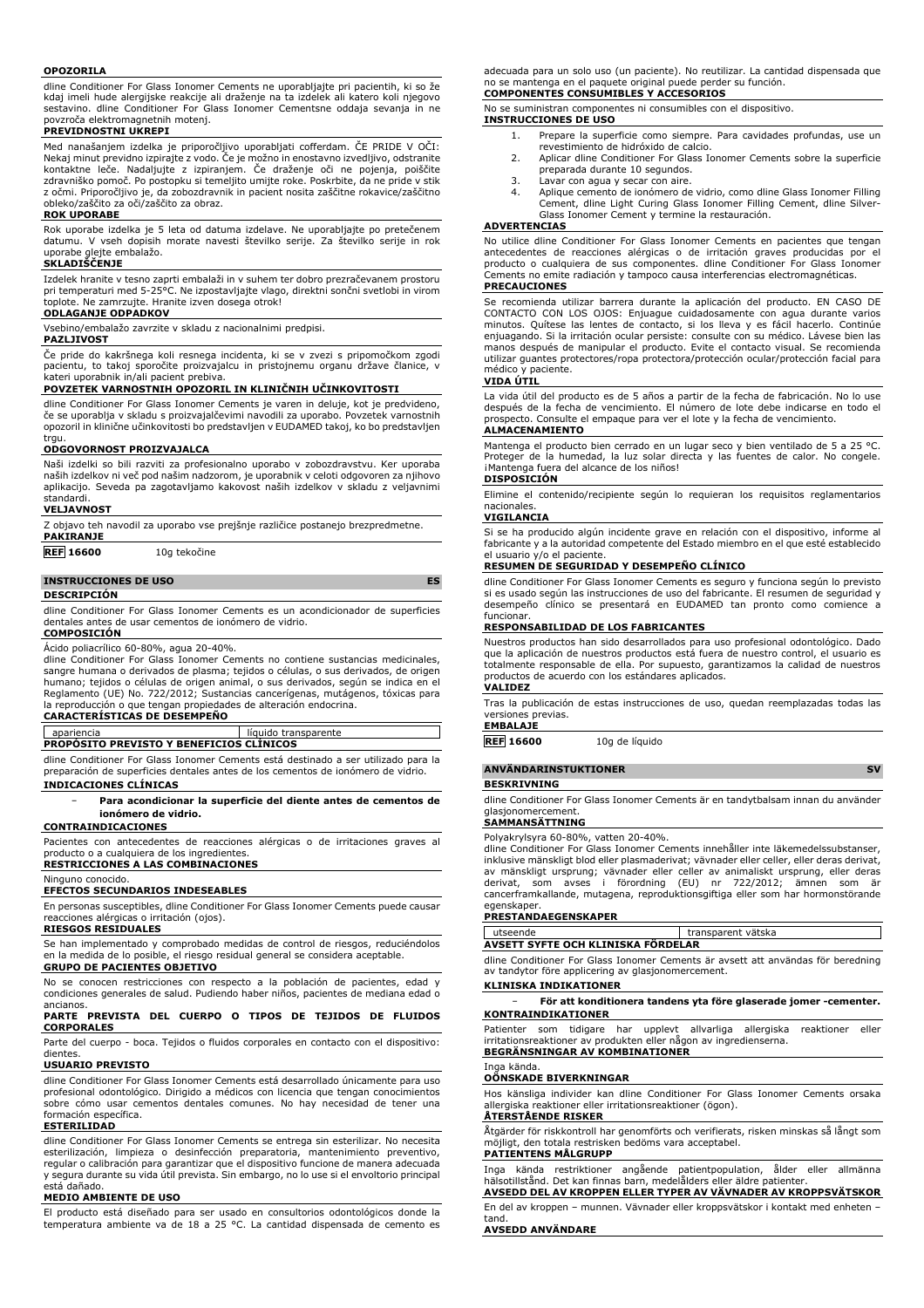dline Conditioner For Glass Ionomer Cements är utvecklad endast för professionellt bruk inom tandvården. Dess användare är endast licensierad läkare som har kunskap om hur man använder vanliga cement. Det finns dock inget behov av specifik utbildning.

#### **STERILITET**

dline Conditioner For Glass Ionomer Cements levereras icke-steril. Det finns inget behov av förberedande sterilisering, rengöring eller desinfektion, förebyggande eller regelbundet underhåll eller kalibrering, för att säkerställa att enheten fungerar korrekt och säkert under dess avsedda livstid. Använd dock inte om förpackningen är skadad.

#### **ANVÄNDNINGSMILJÖ**

Produkten är designad för att användas på tandvårdskliniker där omgivningstemperaturen är 18-25°C. Den fördelade mängden cement är lämplig för engångsbruk (endast för en patient). Återanvänd inte. Administrerad mängd som inte hålls kvar i originalförpackningen kan leda till funktionsförlust.

# **FÖRBRUKNINGSDELAR OCH TILLBEHÖR**

Inga förbrukningsvaror eller tillbehör levereras med enheten.

## **ANVÄNDARINSTUKTIONER**

- 1. Förbered ytan som vanligt. För djupa håligheter använd kalciumhydroxidfoder.
- 2. Applicera dline Conditioner For Glass Ionomer Cements på förberedd yta i 10 sekunder.
- 3. Tvätta med vatten och torka med luft.<br>4. Applicera glasionomercement, såsom o
- 4. Applicera glasjonomercement, såsom dline Glass Ionomer Filling Cement, dline Light Curing Glass Ionomer Filling Cement, dline Silver-Glass Ionomer Cement och slutför restaureringen.

#### **VARNINGAR**

Använd inte dline Conditioner For Glass Ionomer Cements på patienter som tidigare har upplevt allvarliga allergiska reaktioner eller irritationsreaktioner av produkten eller någon av ingredienserna i den. dline Conditioner For Glass Ionomer Cements avger inte strålning och orsakar inga elektromagnetiska störningar.

#### **FÖRSIKTIGHETSÅTGÄRDER**

Det rekommenderas att använda cofferdam under appliceringen av produkten. VID KONTAKT MED ÖGONEN: Skölj försiktigt med vatten i flera minuter. Ta bort kontaktlinser om de finns och det är lätt att göra så. Fortsätt skölja. Om irritationen i ögonen kvarstår: Kontakta läkare. Tvätta händerna noggrant efter hantering. Undvik ögonkontakt. Det rekommenderas att både läkaren och patienten bär skyddshandskar/skyddskläder/ögonskydd/ansiktsskydd.

#### **HÅLLBARHETSTID**

Produktens hållbarhet är 5 år från tillverkningsdatumet. Använd inte efter utgångsdatum. Partinummer bör anges i all korrespondens. Se förpackning för partinummer och utgångsdatum.

### **FÖRVARING**

Förvara produkten tätt sluten på en torr, väl ventilerad plats vid 5-25°C. Skydda den fukt, mot direkt solljus och värmekällor. Frys inte. Förvaras oåtkomlig för barn! **AVLÄGNING**

Kassera innehållet/behållaren i enlighet med nationella föreskrifter.

#### **VAKSAMHET**

Om en allvarlig händelse har inträffat i samband med enheten rapporteras detta till tillverkaren och den behöriga myndigheten i den medlemsstat där användaren och/eller patienten är etablerad.

### **SAMMANFATTNING AV SÄKERHET OCH KLINISK PRESTANDA**

dline Conditioner For Glass Ionomer Cements är säker och fungerar som avsett om den används i enlighet med tillverkarens bruksanvisningar. Sammanfattning av säkerhet och klinisk prestanda kommer att presenteras i EUDAMED så snart det böjar fungera.

#### **TILLVERKARENS ANSVAR**

Våra produkter har utvecklats för professionellt bruk inom tandvården. Eftersom tillämpningen av våra produkter ligger utanför vår kontroll är användaren själv fullt ansvarig för applikationen. Naturligtvis garanterar vi kvaliteten på våra produkter i enlighet med rådande standarder. **GILTIGHET**

I och med publiceringen av denna bruksanvisning ersätts alla tidigare versioner. **FÖRPACKNING**

**REF 16600** 10g vätska

## **KULLANIM KILAVUZU TR**

## **AÇIKLAMA**

dline Conditioner For Glass Ionomer Cements, cam iyonomer simanları kullanmadan önce diş yüzeyi yumuşatıcıdır.

#### **BILEŞIM**

Poliakrilik asit %60-80, su %20-40.

Bu ürün insan kanı veya plazma türevi, insan dokuları veya hücreleri veya bunların türevlerini, 722/2012 Sayılı Tüzük (AB)'de bahsedildiği üzere hayvanlara ait dokular veya hücreler veya bunların türevleri; kanserojen, mutajenik, üremeye toksik veya endokrin bozucu özelliklere sahip maddeler dahil tıbbi madde içermez. **PERFORMANS ÖZELLIKLERI**

dış görünüş **zakların altına sahip seffaf sıvı HEDEFLENEN AMAÇ VE KLINIK FAYDALAR**

dline Conditioner For Glass Ionomer Cements, cam iyonomer simanlardan önce diş yüzeyinin hazırlanmasında kullanılmak üzere geliştirilmiştir.

## **KLINIK ENDIKASYONLAR**

− **Cam iyonomer simanlardan önce diş yüzeyini şartlandırmak için. KONTRAENDIKASYONLAR**

Ürüne veya bileşenlerden herhangi birine karşı şiddetli alerjik reaksiyon veya tahriş olma geçmişi olan hastalar.

## **KOMBINASYONLARLA ILGILI KISITLAMALAR**

## Bilinmiyor.

**İSTENMEYEN YAN ETKILER**

dline Conditioner For Glass Ionomer Cements, hassas kişilerde alerjik veya tahriş reaksiyonlarına (göz) neden olabilir.

## **REZIDÜEL RISKLER**

Risk kontrol önlemleri uygulandı ve doğrulandı, risk mümkün olduğu kadar azaltıldı, tüm artık riskin kabul edilebilir olduğuna karar verildi.

#### **HASTA HEDEF GRUBU**

Hasta kütle, yaş ve genel sağlık durumuyla ilgili herhangi bilinen bir kısıtlama mevcut değildir. Çocuklar, orta yaşlı veya yaşlı hastalar olabilir.

**HEDEFLENEN VÜCUT BÖLÜMÜ VEYA VÜCUT SIVILARININ DOKU TÜRLERI** Vücudun bir bölümü - ağız. Cihazın temas ettiği doku veya vücut sıvıları - diş. **HEDEFLENEN KULLANICI**

dline Conditioner For Glass Ionomer Cements yalnızca diş hekimleri tarafından profesyonel kullanım için geliştirilmiştir. Yalnızca basit dental simanların nasıl kullanılacağı bilgisine sahip lisanslı doktor er tarafından kullanılabilir. Özel eğitime gerek yoktur. **STERILITE**

dline Conditioner For Glass Ionomer Cements sterilize edilmemiş şekilde teslim edilmektedir. Cihazın amaçlanan ömrü boyunca düzgün ve güvenli bir şekilde çalışmasını sağlamak için herhangi bir hazırlama niteliğinde sterilizasyona, temizliğe veya dezenfeksiyona, önleyici, düzenli bakıma veya kalibrasyona gerek yoktur. Ancak birincil ambalaj zarar görmüşse kullanmayın.

#### **KULLANIM ORTAMI**

dline Conditioner For Glass Ionomer Cements, ortam sıcaklığının 18-25°C olduğu diş muayenehanelerinde kullanılmak üzere geliştirilmiştir. Dağıtılmış siman miktarı tek kullanım için uygundur (sadece bir hasta için). Tek kullanımlıktır Hazırlanan miktarın orijinal ambalajında saklanmaması işlev kaybına neden olabilir.

## **SARF MALZEMELERI VE YARDIMCI MALZEMELER**

Cihazla birlikte hiçbir sarf malzemesi bileşeni ve aksesuar verilmemektedir. **KULLANIM KILAVUZU**

- 1. Yüzeyi her zamanki gibi hazırlayın. Derin kaviteler için kalsiyum hidroksit
- kaplama kullanın. 2. Hazırlanan yüzeye 10 saniye süreyle dline Conditioner For Glass Ionomer
- Cements uygulayın.
- 3. Su ile yıkayın ve hava ile kurutun.<br>4. dline Glass Ionomer Filling Ceme
- 4. dline Glass Ionomer Filling Cement, dline Light Curing Glass Ionomer Filling Cement, dline Silver-Glass Ionomer Cement gibi bir cam iyonomer siman uygulayın ve restorasyonu tamamlayın.

#### **UYARILAR**

Bu ürünü, ürüne veya bileşenlerden herhangi birine karşı şiddetli alerjik reaksiyon veya tahriş olma geçmişi olan hastalar için kullanmayın. dline Conditioner For Glass Ionomer Cements radyasyon yaymaz ve herhangi bir elektromanyetik enterferans ortaya çıkarmaz.

### **ÖNLEMLER**

Ürün uygulanırken bent kullanılması tavsiye edilir. GÖZE TEMASI HALİNDE: Birkaç dakika suyla dikkatlice durulayın. Varsa ve çıkarması kolaysa kontakt lenslerinizi çıkarın. Durulamaya devam edin. Göz tahrişi devam ederse: Tıbbi tavsiye/yardım alın. Kullandıktan sonra ellerinizi iyice yıkayın. Gözle temasından kaçının. Doktor ve hasta için koruyucu eldiven/koruyucu kıyafet/koruyucu gözlük/yüz için koruyucu kullanılması tavsiye edilir.

## **RAF ÖMRÜ**

Ürünün raf ömrü üretim tarihinden itibaren 5 yıldır. Belirlenen son kullanma tarihinden sonra kullanmayın. Parti numarası tüm bilgilendirmelerde belirtilmelidir. Parti numarası ve son kullanma tarihi için ambalaja bakınız.

### **DEPOLAMA**

dline Conditioner For Glass Ionomer Cements 5-25°C'de kuru ve iyi havalandırılan bir yerde sıkıca kapalı halde saklayın. Doğrudan güneş ışığından, nem ve kaynaklarından koruyun. Dondurmayın. Çocukların erişemeyeceği yerlerde muhafaza edin!

#### **BERTARAF ETME**

İçeriği/kabını ulusal yasal gerekliliklere göre bertaraf edin. **VIJILANS**

Cihazla ilgili olarak meydana gelen herhangi bir ciddi kazayı, üreticiye ve kullanıcının ve/veya hastanın kabul edildiği Üye Devletin yetkili otoritesine bildirin. **GÜVENLILIK VE KLINIK PERFORMANS ÖZETI**

dline Conditioner For Glass Ionomer Cements güvenlidir ve üretici tarafından kullanım talimatlarına uygun olarak kullanılması durumunda amaçlandığı gibi çalışır. Güvenlik ve klinik performans özeti, işe başlar başlamaz EUDAMED'de lanse edilecektir. **ÜRETICININ SORUMLULUĞU**

Ürünlerimiz diş hekimleri tarafından profesyonel kullanım için geliştirilmiştir. Ürünlerimiz kontrolümüz dışında kullanıldığından, uygulamadan tamamen kullanıcı sorumludur. Ürünlerimizin kalitesini uygulanan standartlara uygun olarak garanti ediyoruz.

#### **GEÇERLILIK SÜRESI**

İşbu kullanım talimatının yayınlanması üzerine, önceki tüm versiyonların yerini alacaktır. **AMBALAJ**

**REF 16600** 10 gr sıvı

#### **ИНСТРУКЦИЯ ПО ПРИМЕНЕНИЮ RU**

#### **ОПИСАНИЕ**

dline Conditioner For Glass Ionomer Cements - кондиционер для поверхности зубов перед применением стеклоиономерных цементов. **СОСТАВ**

#### Полиакриловая кислота 60-80%, вода 20-40%.

dline Conditioner For Glass Ionomer Cements не содержит лекарственных веществ, в том числе производных человеческой крови или плазмы; тканей или клеток, или их производных, человеческого происхождения; тканей или клеткок, или их производных, животного происхождения, как указано в Регламенте (ЕС) № 722/2012; веществ, которые являются канцерогенными, мутагенными, токсичными для репродукции или обладают эндокринными разрушающими свойствами.

## **ФУНКЦИОНАЛЬНЫЕ ХАРАКТЕРИСТИКИ**

| внешность                                           | прозрачная жидкость |
|-----------------------------------------------------|---------------------|
| ПРЕДУСМОТРЕННОЕ ПРИМЕНЕНИЕ И КЛИНИЧЕСКИЕ РЕЗУЛЬТАТЫ |                     |

dline Conditioner For Glass Ionomer Cements предназначен для подготовки поверхности зубов перед применением стеклоиономерных цементов.

### **КЛИНИЧЕСКИЕ ПОКАЗАНИЯ**

− **Для кондиционирования поверхности зуба предшествующими стеклоиономерными цементами.**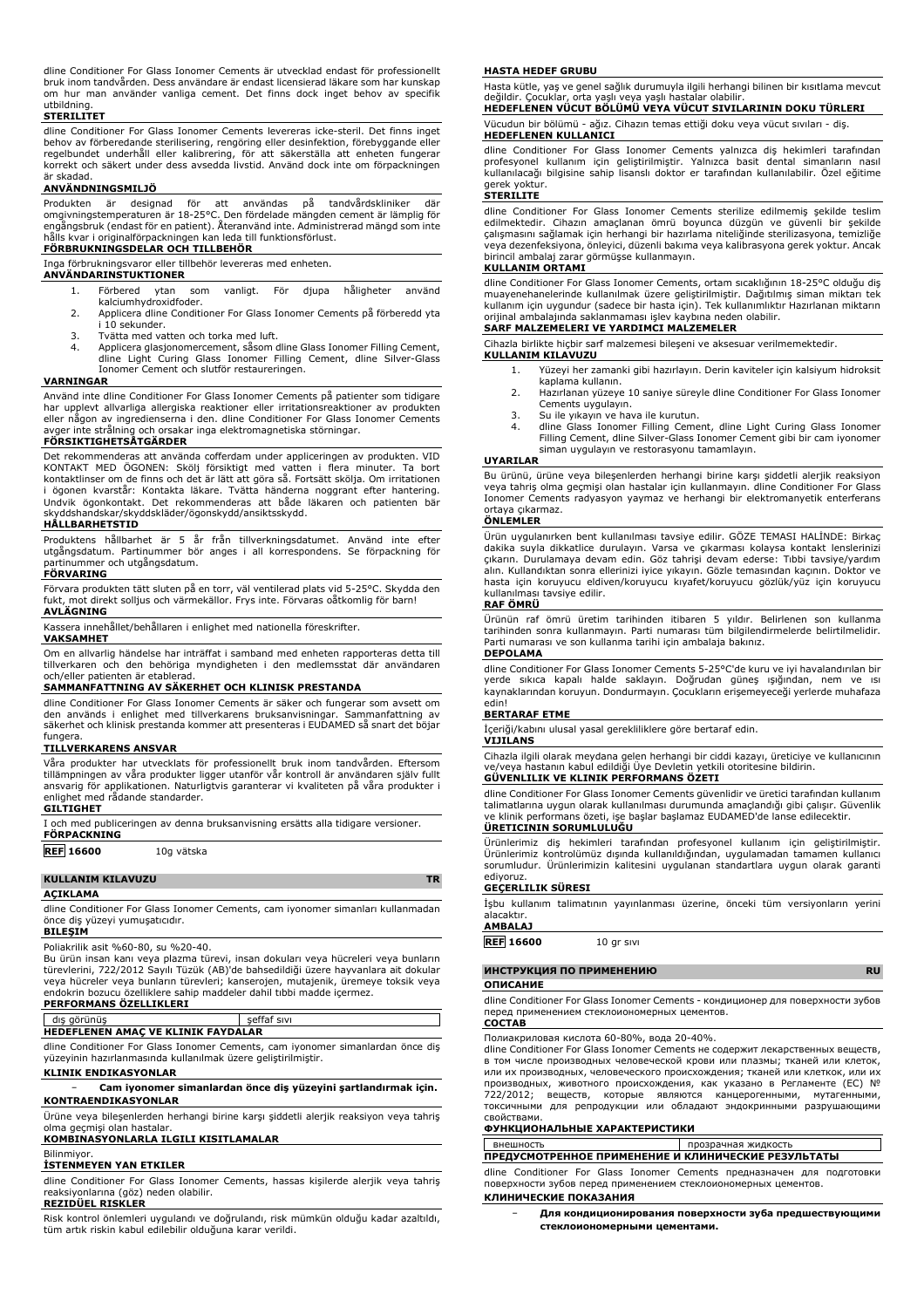#### **ПРОТИВОПОКАЗАНИЯ**

Пациенты, у которых в анамнезе были тяжелые аллергические или раздражающие реакции на продукт или любой из ингредиентов. **ОГРАНИЧЕНИЯ НА КОМБИНАЦИИ**

#### Нет данных.

#### **НЕЖЕЛАТЕЛЬНЫЕ ПОБОЧНЫЕ ЭФФЕКТЫ**

У восприимчивых людей dline Conditioner For Glass Ionomer Cements может вызывать аллергические или раздражающие реакции (глаза).

#### **ОСТАТОЧНЫЕ РИСКИ**

Меры по управлению рисками внедрены и проверены, риск снижен, насколько это возможно, общий остаточный риск признан приемлемым. **ЦЕЛЕВАЯ ГРУППА ПАЦИЕНТОВ**

Никаких ограничений относительно категории пациентов, их возраста и общего состояния здоровья не известно. Продукт можно применять на детях, пациентах среднего и пожилого возраста.

#### **ПРЕДПОЛАГАЕМАЯ ЧАСТЬ ТЕЛА ИЛИ ТИПЫ ТКАНЕЙ ЖИДКОСТЕЙ ОРГАНИЗМА**

Часть тела - рот. Ткани или биологические жидкости, контактирующие с изделием - зуб.

#### **ПРЕДПОЛАГАЕМЫЙ ПОЛЬЗОВАТЕЛЬ**

dline Conditioner For Glass Ionomer Cements разработан только для профессионального использования в стоматологии. Пользователь - только лицензированный врач, который знает, как использовать обычные стоматологические цементы. Нет необходимости в специальной подготовке.

#### **СТЕРИЛЬНОСТЬ**

Товар поставляется нестерильным. Нет необходимости в какой-либо предварительной стерилизации, очистке или дезинфекции, профилактическом, регулярном обслуживании или калибровке, чтобы гарантировать правильную и безопасную работу изделия в течение его предполагаемого срока службы. Однако не используйте, если первичная упаковка повреждена.

#### **УСЛОВИЯ ПРИМЕНЕНИЯ**

Изделие предназначено для использования в стоматологическом кабинете с температурой окружающей среды 18-25°C. Распределенное количество цемента подходит для одноразового использования (только для одного пациента). Не использовать повторно. Выданное количество, хранящееся не в оригинальной упаковке, может привести к потере функциональности.

## **РАСХОДНЫЕ МАТЕРИАЛЫ И ПРИНАДЛЕЖНОСТИ**

В комплект поставки изделия не входят расходные материалы и принадлежности.

### **ИНСТРУКЦИЯ ПО ПРИМЕНЕНИЮ**

- 1. Подготовьте поверхность, как обычно. Для глубоких полостей
- используйте лайнер из гидроксида кальция. 2. Нанесите dline Conditioner For Glass Ionomer Cements на подготовленную поверхность на 10 секунд.
- 
- 3. Промойте водой и просушите воздухом. 4. Нанесите стеклоиономерный цемент, такой как dline Glass Ionomer Filling Cement, dline Light Curing Glass Ionomer Filling Cement, dline Silver-Glass Ionomer Cement, и завершите реставрацию.

#### **ПРЕДУПРЕЖДЕНИЯ**

Не используйте продукт для пациентов, у которых в анамнезе есть серьезные<br>аллергические или раздражающие реакции на продукт или любой из<br>ингредиентов. Изделие не генерирует излучение и не вызывает электромагнитные помехи.

#### **МЕРЫ ПРЕДОСТОРОЖНОСТИ**

При применении продукта рекомендуется использовать коффердам. ПРИ ПОПАДАНИИ В ГЛАЗА: осторожно промыть глаза водой в течение нескольких минут. Снимите контактные линзы, если они есть, и это легко сделать. Продолжайте полоскание. Если раздражение глаз не проходит: обратиться к врачу. После работы тщательно вымойте руки. Избегайте попадания в глаза. Врачу и пациенту рекомендуется носить защитные перчатки/защитную одежду/средства защиты глаз/лица.

#### **СРОК ГОДНОСТИ**

Срок годности продукта 5 года со дня изготовления. Не использовать по истечении срока годности. Номер партии должен быт указан во всей корреспонденции. См. упаковку для получения информации о партии и сроке годности.

## **ХРАНЕНИЕ**

Хранить продукт плотно закрытым в сухом, хорошо проветриваемом месте при температуре 5-25°C. Беречь от прямых солнечных лучей и источников тепла. Не замораживать. Хранить в недоступном для детей месте!

## **УТИЛИЗАЦИЯ**

Утилизируйте содержимое/контейнер в соответствии с национальными нормативными требованиями.

# **АКТИВНЫЙ МОНИТОРИНГ**

Если в отношении изделия произошел какой-либо серьезный инцидент, сообщите производителю и компетентному органу государства-члена, в котором зарегистрирован пользователь и/или пациент.

## **РЕЗЮМЕ БЕЗОПАСНОСТИ И КЛИНИЧЕСКОЙ ЭФФЕКТИВНОСТИ**

dline Conditioner For Glass Ionomer Cements безопасен и работает по назначению, если он используется в соответствии с инструкцией по применению производителя. Сводная информация о безопасности и клинической эффективности будет представлена в Европейской базе данных по медицинским изделиям, как только она начнет работать.

## **ОТВЕТСТВЕННОСТЬ ПРОИЗВОДИТЕЛЯ**

Наши продукты разработаны для профессионального использования в стоматологии. Поскольку применение наших продуктов находится вне нашего контроля, пользователь несет полную ответственность за применение. Разумеется, мы гарантируем качество нашей продукции в соответствии с применяемыми стандартами.

### **СРОК ДЕЙСТВИЯ**

После публикации данной инструкции по применению все предыдущие версии отменяются. **УПАКОВКА**

**REF 16600** 10г жидкости

**ІНСТРУКЦІЯ ІЗ ЗАСТОСУВАННЯ UA**

#### **ОПИС**

dline Conditioner For Glass Ionomer Cements-кондиціонер поверхні зубів перед використанням склоіономерних цементів. **СКЛАД**

Поліакрилова кислота 60-80%, вода 20-40%. dline Conditioner For Glass Ionomer Cements не містить лікарських речовин, зокрема похідних людської крові або плазми; тканин або клітин, або їх похідних, людського походження; тканин або клітин, або їх похідних, тваринного походження, як зазначено в Регламенті (ЄС) № 722/2012; речовин, які є канцерогенними, мутагенними, токсичними для репродукції або мають ендокринні руйнівні властивості.

#### **ФУНКЦІОНАЛЬНІ ХАРАКТЕРИСТИКИ**

| зовнішній вигляд                               | прозора рідина |
|------------------------------------------------|----------------|
| ПЕРЕДБАЧУВАНЕ ПРИЗНАЧЕННЯ ТА КЛІНІЧНІ ПЕРЕВАГИ |                |

dline Conditioner For Glass Ionomer Cements призначений для підготовки поверхні зубів перед застосуванням стеклоїономерних цементів.

#### **КЛІНІЧНІ ПОКАЗАННЯ**

− **Для кондиціонування поверхні зуба попередньо застосовують склоіономерні цементи.**

# **ПРОТИПОКАЗАННЯ**

Пацієнти, у яких в анамнезі були важкі алергічні або подразливі реакції на продукт або будь-який з інгредієнтів. **ОБМЕЖЕННЯ НА КОМБІНАЦІЇ**

## Немає даних.

**НЕБАЖАНІ ПОБІЧНІ ЕФЕКТИ**

I У сприйнятливих людей продукт може викликати алергічні або подразливі

# реакції (очі). **ЗАЛИШКОВІ РИЗИКИ**

Заходи з управління ризиками впроваджені та перевірені, ризик знижений, наскільки це можливо, загальний залишковий ризик визнаний прийнятним. **ЦІЛЬОВА ГРУПА ПАЦІЄНТІВ**

Ніяких обмежень щодо категорії пацієнтів, їх віку та загального стану здоров'я невідомо. Продукт можна застосовувати на дітях, пацієнтах середнього або похилого віку.

#### **ПЕРЕДБАЧУВАНА ЧАСТИНА ТІЛА АБО ТИПИ ТКАНИН РІДИН ОРГАНІЗМУ**

Частина тіла – рот. Тканини або біологічні рідини, що контактують з виробом – зуб.

#### **ПЕРЕДБАЧУВАНИЙ КОРИСТУВАЧ**

dline Conditioner For Glass Ionomer Cements розроблений тільки для професійного використання в стоматології. Користувач – тільки ліцензований лікар, який знає, як використовувати звичайні стоматологічні цементи. Немає потреби в спеціальній підготовці.

## **СТЕРИЛЬНІСТЬ**

Товар постачається нестерильним. Немає потреби в будь-якій попередній<br>стерилізації, очищенні або<br>обслуговуванніабо-калібруванні,щоб-гарантувати-правильну-та-безпечну-роботу виробу протягом його передбачуваного терміну служби. Однак не використовуйте, якщо первинна упаковка пошкоджена.

#### **УМОВИ ЗАСТОСУВАННЯ**

Виріб призначений для використання в стоматологічному кабінеті з температурою навколишнього середовища 18-25°C. Розподілену кількість цементу підходить для одноразового використання (тільки для одного пацієнта). Не застосовувати повторно. Видана кількість, що зберігається не в оригінальній упаковці, може призвести до втрати функціональності.

### **ВИТРАТНІ МАТЕРІАЛИ ТА ПРИНАЛЕЖНОСТІ**

До комплекту поставки виробу не входять витратні матеріали та приналежності. **ІНСТРУКЦІЯ ІЗ ЗАСТОСУВАННЯ**

- 1. Підготуйте поверхню, як зазвичай. Для глибоких порожнин використовуйте лайнер з гідроксиду кальцію.
- 2. Нанесіть dline Conditioner For Glass Ionomer Cements на підготовлену поверхню на 10 секунд.
- 
- 3. Промийте водою і просушіть повітрям. 4. Нанесіть склоіономерний цемент, такий як dline Glass Ionomer Filling Cement, dline Light Curing Glass Ionomer Filling Cement, dline Silver-Glass Ionomer Cement, і завершите реставрацію.

#### **ПОПЕРЕДЖЕННЯ**

Не використовуйте dline Conditioner For Glass Ionomer Cements для пацієнтів, у яких в анамнезі є серйозні алергічні або подразливі реакції на продукт або будьякий з інгредієнтів. Виріб не генерує випромінювання і не викликає електромагнітних завад.

#### **ЗАПОБІЖНІ ЗАХОДИ**

При застосуванні продукту рекомендується використовувати кофердам. ПРИ<br>ПОТРАПЛЯННІ В ОЧІ: обережно промити очі водою протягом декількох хвилин.<br>Зніміть контактні лінзи, якщо вони є, і це легко зробити. Продовжуйте полоскання. Якщо подразнення очей не проходить: звернутися до лікаря. Після роботи ретельно вимийте руки. Уникайте потрапляння в очі. Лікарю та пацієнту рекомендується носити захисні рукавички/захисний одяг/засоби захисту очей/обличчя.

#### **ТЕРМІН ПРИДАТНОСТІ**

Термін придатності продукту 5 роки з дня виготовлення. Не застосовувати після закінчення терміну придатності. Номер партії має бути зазначений кореспонденції. Див. упаковку для отримання інформації про партію та термін придатності.

#### **ЗБЕРІГАННЯ**

Зберігати продукт щільно закритим у сухому, добре провітрюваному місці за температури 5-25°C. Берегти від прямих сонячних променів і джерел тепла. Не заморожувати. Зберігати в недоступному для дітей місці!

#### **УТИЛІЗАЦІЯ**

Утилізуйте вміст/контейнер відповідно до національних нормативних вимог. **АКТИВНИЙ МОНІТОРИНГ**

Якщо щодо виробу стався якийсь серйозний інцидент, повідомте виробнику та компетентному органу держави-члена, в якій зареєстрований користувач і/або пацієнт.

#### **РЕЗЮМЕ БЕЗПЕКИ І КЛІНІЧНОЇ ЕФЕКТИВНОСТІ**